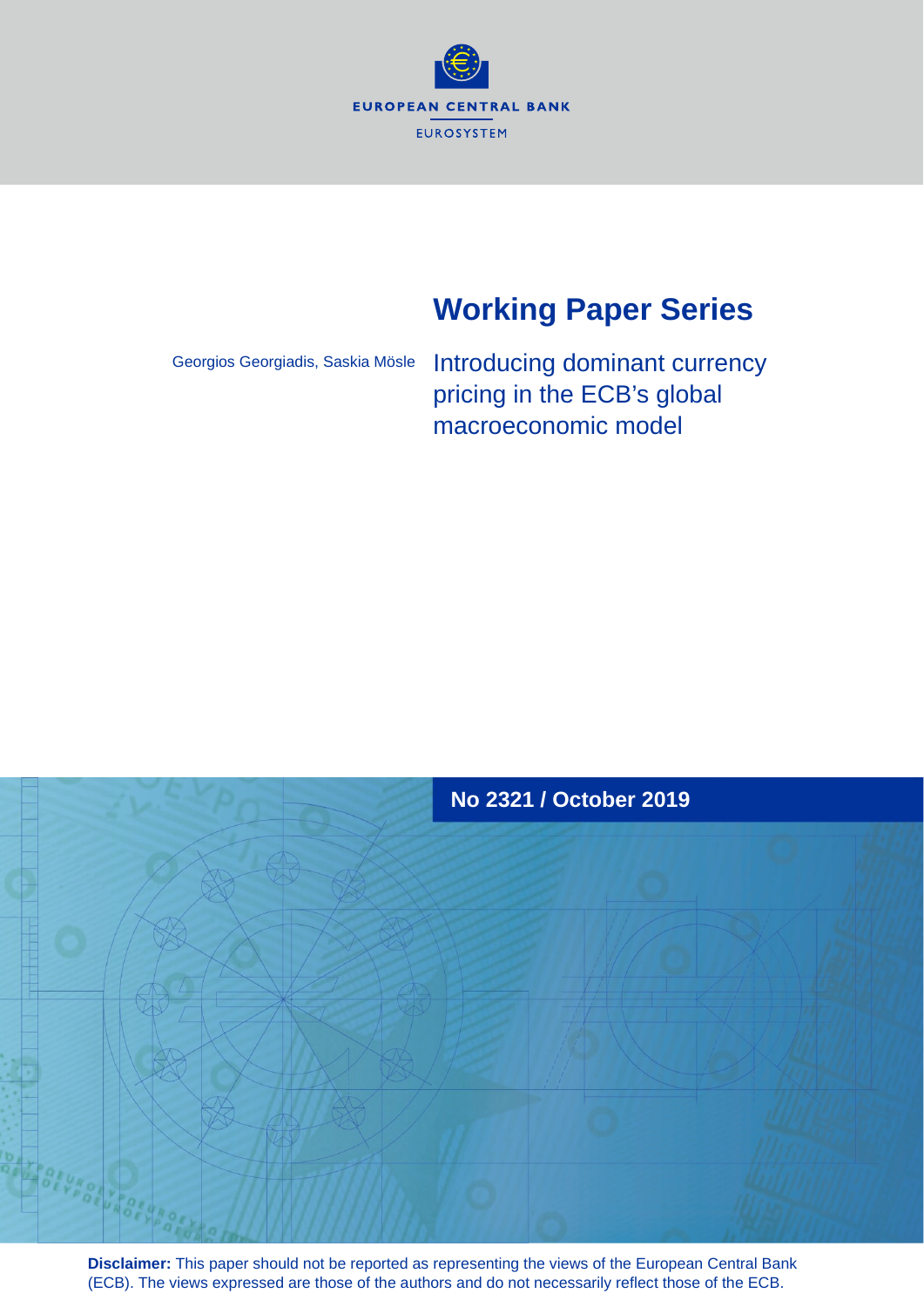#### **Abstract**

A large share of global trade being priced and invoiced primarily in US dollar rather than the exporter's or the importer's currency has important implications for the transmission of shocks. We introduce this "dominant currency pricing" (DCP) into ECB-Global, the ECB's macroeconomic model for the global economy. To our knowledge, this is the first attempt to incorporate DCP into a major global macroeconomic model used at central banks or international organisations. In ECB-Global, DCP affects in particular the role of expenditure-switching and the US dollar exchange rate for spillovers: In case of a shock in a non-US economy that alters the value of its currency multilaterally, expenditureswitching occurs only through imports; in case of a US shock that alters the value of the US dollar multilaterally, expenditure-switching occurs both in non-US economies' imports and — as these are imports of their trading partners — exports. Overall, under DCP the US dollar exchange rate is a major driver of global trade, even for transactions that do not involve the US. In order to illustrate the usefulness of ECB-Global and DCP for policy analysis, we explore the implications of the euro rivaling the US dollar as a second dominant currency in global trade. According to ECB-Global, in such a scenario the global spillovers from US shocks are smaller, while those from euro area shocks are amplified; domestic euro area monetary policy effectiveness is hardly affected by the euro becoming a second globally dominant currency in trade.

*Keywords*: Global macroeconomic modelling, dominant currency paradigm, spillovers. *JEL-Classification*: F42, E52, C50.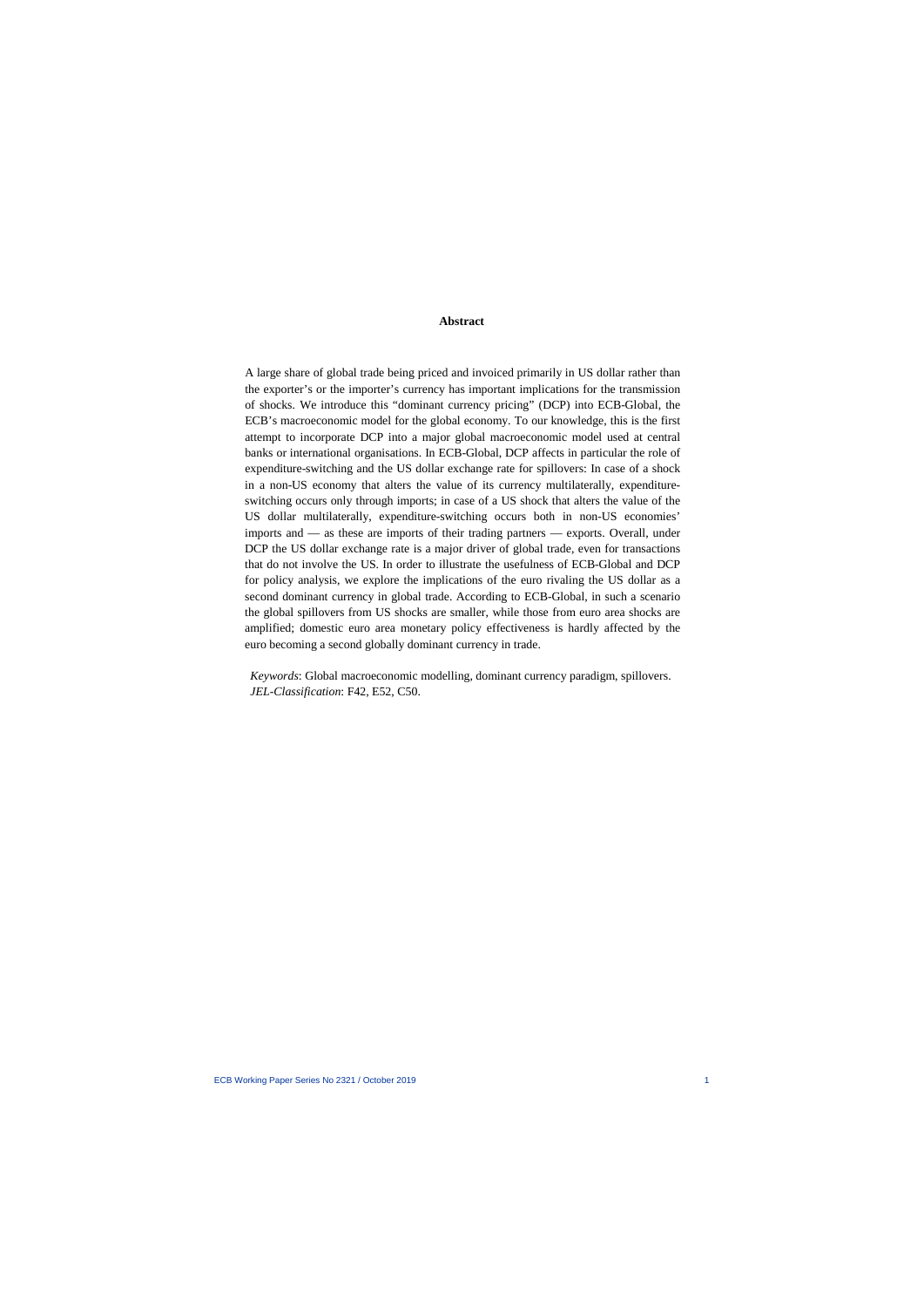## **Non-technical summary**

Academic research has recently highlighted the role of dominant-currency pricing (DCP) for the domestic and cross-border transmission of shocks. Traditionally, open economy models assume that exports are priced and invoiced in the currency of the producer, i.e. producer-currency pricing (PCP), or in the currency of the destination, i.e. local-currency pricing (LCP). In contrast, the data suggest that a large share of trade is invoiced in a few dominant currencies. In particular, the data displayed in Figure 1 document that a large share of global trade is invoiced in US dollar. This is the case in particular for emerging market economies (EMEs), and notably for transactions that do not involve the US as a trading partner. DCP has important implications for the dynamics of trade variables that differ from those under PCP and LCP. For example, in case of a multilateral appreciation of the Home currency driven by a contractionary monetary policy shock, Home terms-of-trade are stable as import and export prices both fall in Home currency terms. This is in contrast to PCP, under which the termsof-trade rise as Home import prices fall while Home export prices are constant; and this is also in contrast to LCP, under which the terms-of-trade fall, as Home import prices in domestic currency are constant while Home export prices in domestic currency fall. In turn, the differential responses of the terms-of-trade imply differences in the role of expenditure switching in case of a multilateral appreciation of the Home currency driven by a contractionary monetary policy shock. Specifically, under DCP expenditure switching occurs through imports alone. In contrast, under PCP expenditure switching occurs through both imports and exports, and under LCP expenditure switching is muted overall. Moreover, under DCP the US dollar is the major driver of global trade, in contrast to the cases of PCP and LCP. Specifically, a multilateral appreciation of the US dollar reduces imports — and thereby exports — globally, even for transactions that do not involve the US as a trading partner. In this paper, we document the introduction of DCP into ECB-Global, the ECB's main global macroeconomic model. To the best of our knowledge, this is the first attempt of introducing DCP into a major global macroeconomic model used at policy institutions. We document that while introducing DCP into ECB-Global does not imply economically significant changes in the dynamics of domestic macroeconomic and financial variables in response to standard shocks, it does imply important changes in the dynamics of imports and exports, the role of expenditure switching and the US dollar exchange rate therein. Finally, in order to illustrate the usefulness of ECB-Global and DCP for policy analysis, we explore the implications of the Euro rivaling the US dollar as a second dominant currency in global trade. We document that according to ECB-Global, in such a shared DCP scenario the global spillovers from US shocks are smaller, while those from euro area shocks are amplified. In contrast, domestic euro area monetary policy effectiveness is hardly affected by the Euro becoming a second globally dominant currency in trade.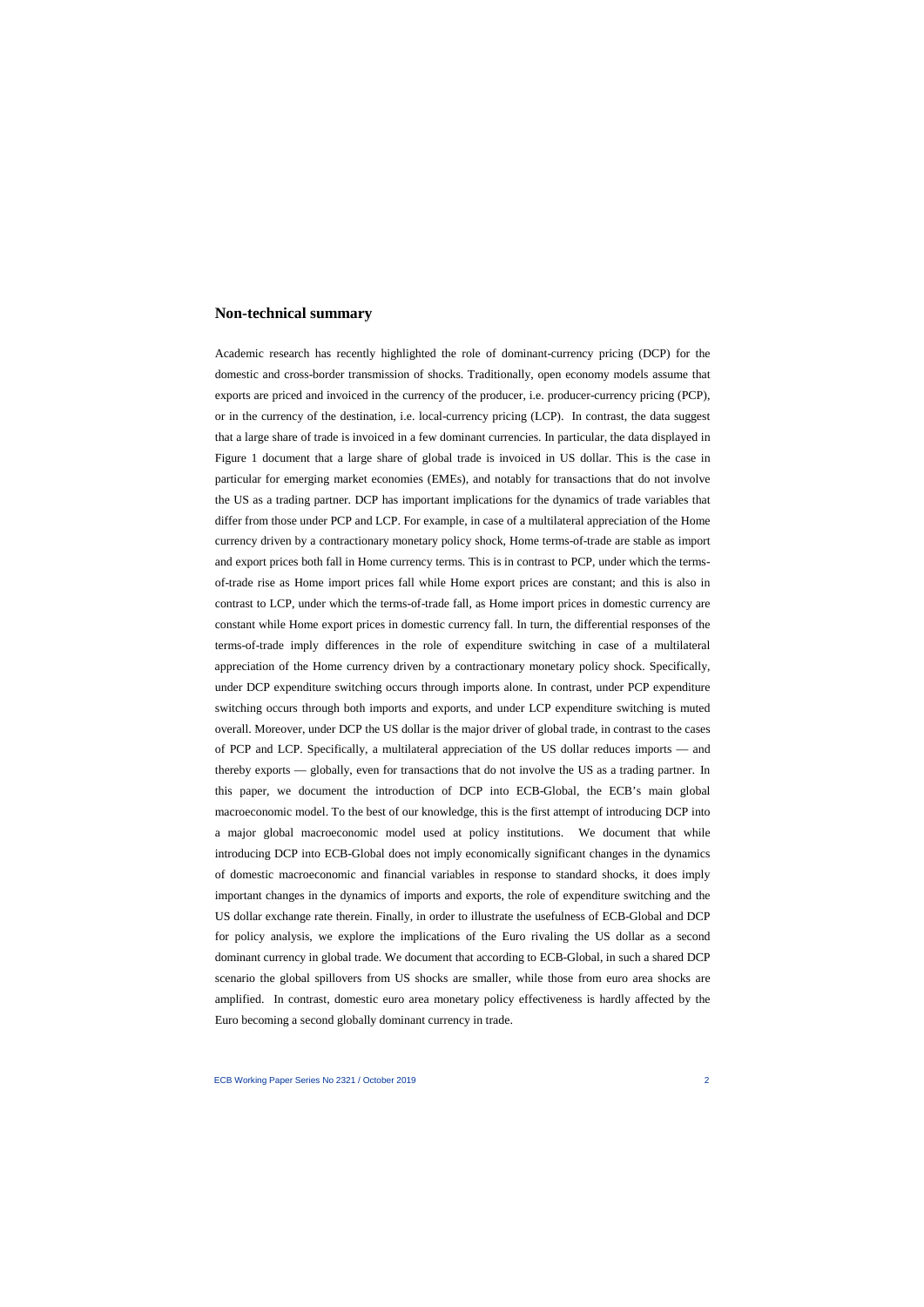# **1 Introduction**

In an increasingly integrated global economy, spillovers and the interdependence of economic policies have gained immense prominence among commentators. Consequently, there has been a growing interest in the use of global macroeconomic models which incorporate rich transmission channels of cross-border spillovers for scenario analyses and forecasting. This is also true for central banks, which increasingly recognise the importance of the global economy for the evolution of the domestic economy. And especially for major central banks, it has been increasingly recognised that it is important to account for the effects of domestic monetary policy on the rest of the world. For example, at the IMF the Flexible System of Global Models (Andrle et al.; 2015) and the Global Integrated Monetary and Fiscal (Laxton and Kumhof; 2007) model have been used extensively for simulations underpinning the World Economic Outlook; at the ECB, ECB-Global (Dieppe et al.; 2017) regularly provides insights from scenario analyses in different contexts.

In parallel, academic research has recently highlighted the role of dominant-currency pricing (DCP) for the domestic and cross-border transmission of shocks. Traditionally, open-economy models assume that exports are priced and invoiced in the currency of the producer, i.e., producer-currency pricing (PCP), or in the currency of the destination, i.e., local-currency pricing (LCP). In contrast, the data suggest that a large share of trade is invoiced in a few dominant currencies (Gopinath; 20[1](#page-3-0)5).<sup>1</sup> In particular, the data displayed in Figure 1 document that a large share of global trade is invoiced in US dollars. This is the case in particular for emerging market economies (EMEs), and notably for transactions that do not involve the US as a trading partner. Moreover, Gopinath and Rigobon (2008), Fitzgerald and Haller (2012), Chen et al. (2018), and Georgiadis and Schumann (2019) provide evidence that export and import prices are sticky in the invoicing currency.

DCP has important implications for the dynamics of trade variables that differ from those under PCP and LCP. Specifically, Casas et al. (2017) consider a three-country New Keynesian dynamic stochastic general equilibrium (NK DSGE) model for the Home economy, the rest of the world (RoW) and the US in which export prices are sticky in US dollars. In their model, in the case of a multilateral appreciation of the Home-currency driven by a contractionary monetary policy shock, Home terms-of-trade are stable as import and export prices both fall in Home currency terms. This is in contrast to PCP, under which the terms-of-trade rise as Home import prices fall while Home export

<span id="page-3-0"></span><sup>&</sup>lt;sup>1</sup> Seminal contributions in the context of PCP include Fleming (1962), Mundell (1963), as well as Obstfeld and Rogoff (1995). Seminal contributions on LCP include Betts and Devereux (2000) and Devereux and Engel (2003). See Corsetti and Pesenti (2005) for a discussion of differences in the implications of PCP and LCP.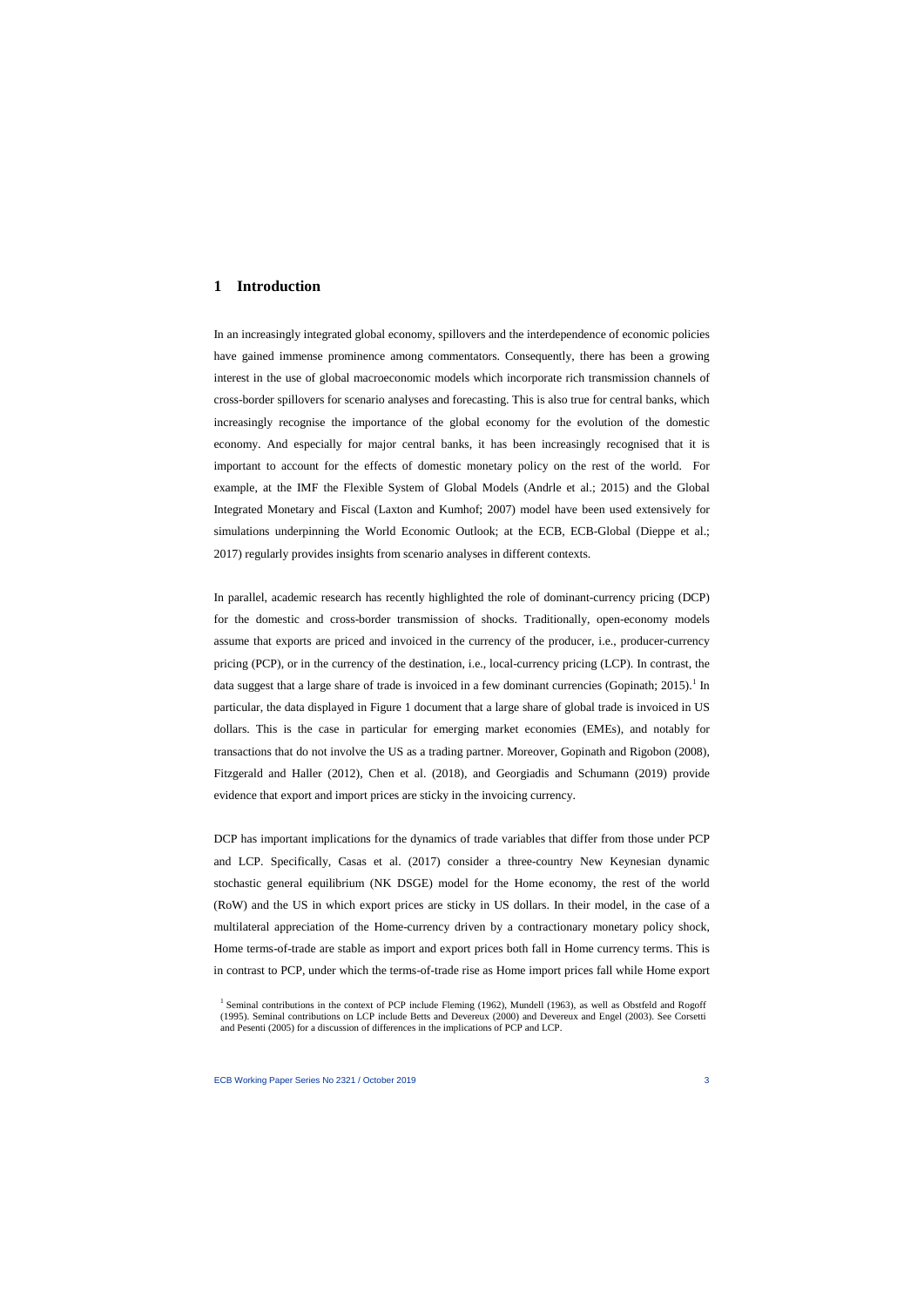prices are constant; and this is also in contrast to LCP, under which the terms-of-trade fall as Home import prices in domestic currency remain constant while Home export prices in domestic currency fall. In turn, the differential responses of the terms-of-trade imply differences in the role of expenditure-switching in case of a multilateral appreciation of the Home currency driven by a contractionary monetary policy shock. Specifically, under DCP, expenditure-switching occurs through imports alone.



Figure 1: Distribution of invoicing currencies in the data

*Note*: *The left-hand side panel displays the values for the shares of economy i's exports invoiced in domestic currency and US dollar,*  respectively. The right-hand side panel displays the values of the shares of economy i's imports invoiced in US dollars and the producers' *currencies, respectively. The data are taken from Gopinath (2015) and Eurostat for the euro area, which refer to extra-EU exports. Data for country groups are aggregated from country-specic data using shares in global imports as weights.*

In contrast, under PCP, expenditure-switching occurs through both imports and exports, and under LCP, expenditure-switching is muted overall. Moreover, in a similar model environment, Boz et al. (2017) show that under DCP, the US dollar is the major driver of global trade, in contrast to the cases of PCP and LCP.<sup>[2](#page-4-0)</sup> Specifically, a multilateral appreciation of the US dollar reduces imports — and thereby exports — globally, even for transactions that do not involve the US as a trading partner.

A quick look at the data confirms these predictions from DCP. Specifically, Table 1 reports results from regressions of exports and imports on the local and the US dollar real effective exchange rates as well as (trading-partner) real GDP growth.<sup>[3](#page-4-1)</sup> The results suggest that for EMEs an appreciation of the

 $2$  Zhang (2018) also studies the role of dominant currency pricing for US monetary policy spillovers.

<span id="page-4-1"></span><span id="page-4-0"></span><sup>&</sup>lt;sup>3</sup> The import and export data for the regressions stem from the IMF's World Economic Outlook database, and the real effective exchange rate data are taken from the IMF's International Financial Statistics. Trading- partner real GDP growth is constructed as a trade-weighted average. The frequency of the data is yearly, and the sample period spans 1999 to 2017. The set of advanced economies includes Australia, Austria, Belgium, Canada, Cyprus, Denmark, Finland, France, Germany, Ireland, Iceland, Italy, Japan, Luxembourg, Malta, Netherlands, Norway, New Zealand, Portugal, Spain, Sweden,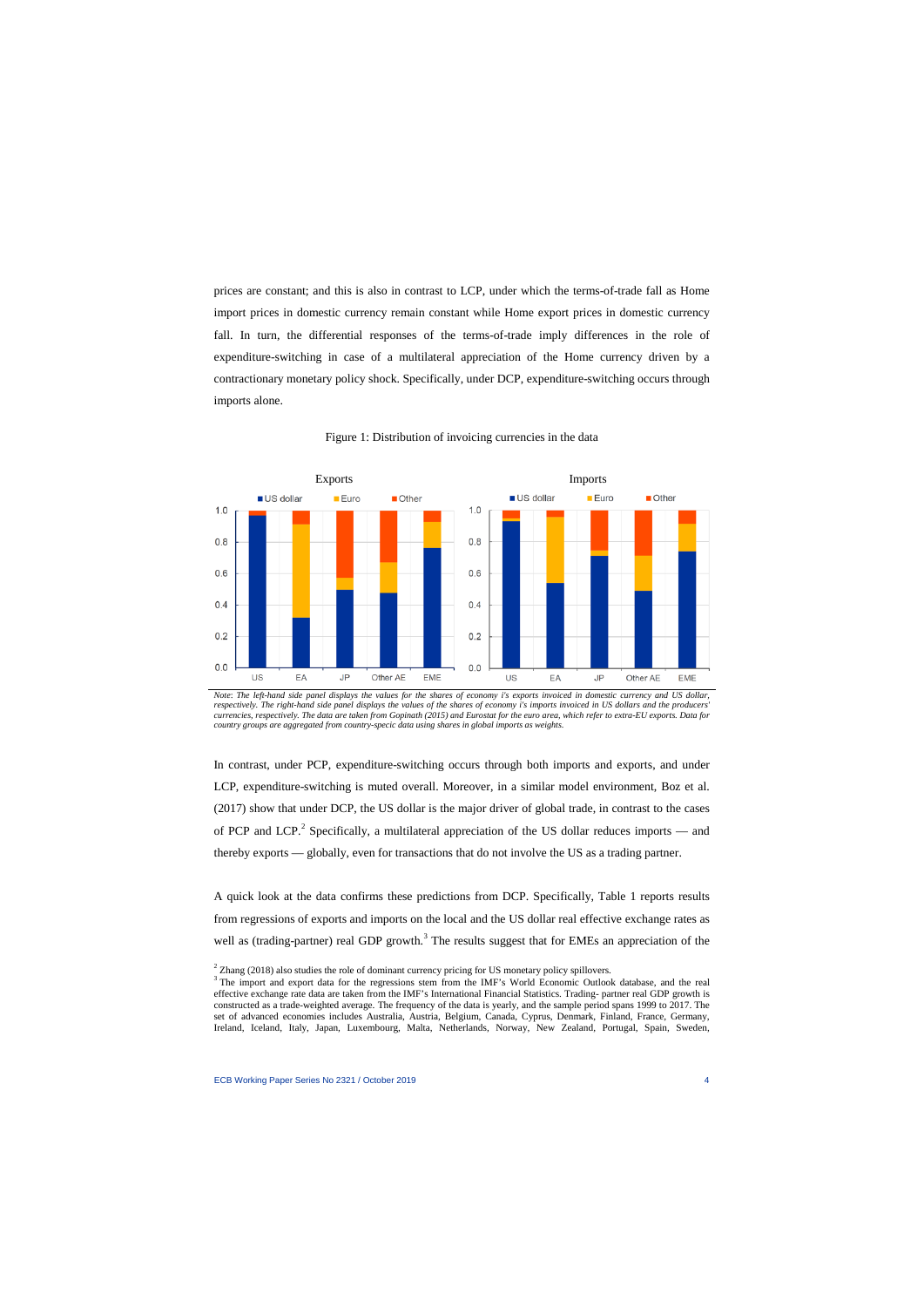local exchange rate increases imports. In contrast, a multilateral appreciation of the US dollar reduces EME imports, regardless of the fact that a large share of these imports do not originate in the US. For advanced economies, whose imports are to a larger extent invoiced in the producer's currency, only an appreciation of the local exchange rate affects imports. In contrast to import growth, export growth in EMEs is exclusively driven by the US dollar real effective exchange rate. In advanced economies, which invoice a larger share of exports in the producer's currency, again only the local exchange rate drives exports.

|                                               | Import growth |             | Export growth |             |
|-----------------------------------------------|---------------|-------------|---------------|-------------|
|                                               | (1)           | (2)         | (3)           | (4)         |
|                                               | AEs           | <b>EMEs</b> | AEs           | <b>EMEs</b> |
| Change in local REER $(+$ local appreciation) | $0.109***$    | $0.126***$  | $-0.165***$   | $-0.036$    |
|                                               | (0.00)        | (0.02)      | (0.02)        | (0.37)      |
| Change in USD REER $(+$ USD appreciation)     | $-0.160$      | $-0.259**$  | 0.010         | $-0.150**$  |
|                                               | (0.21)        | (0.03)      | (0.83)        | (0.01)      |
| Real GDP growth                               | $1.702***$    | $1.596***$  |               |             |
|                                               | (0.00)        | (0.00)      |               |             |
| Trading-partner real GDP growth               |               |             | $2.550***$    | $1.668***$  |
|                                               |               |             | (0.00)        | (0.00)      |
| R-squared (within)                            | 0.45          | 0.29        | 0.50          | 0.14        |
| <b>Observations</b>                           | 430           | 1076        | 434           | 1156        |
| Countries                                     | 23            | 72          | 23            | 72          |

Table 1: Regression results for import/export growth on domestic and US real effective exchange rates

Driscoll-Kraay robust standard errors.

 $p < 0.1$ , \*\*  $p < 0.05$ , \*\*\*  $p < 0.01$ 

More rigorous and systematic empirical evidence available in the literature is also consistent with the predictions from DCP. In particular, Casas et al. (2017) provide evidence that is consistent with the predictions from DCP based on micro-data on trade for Colombia. Specifically, Casas et al. (2017) document economically and statistically significant estimates of the pass-through of variations in the bilateral exchange rate of the Colombian peso against the US dollar to Colombian export and import prices in peso terms. Importantly, when controlling for the bilateral exchange rate of the peso against the US dollar, the estimate of the pass-through of variations in the bilateral exchange rate of the peso against the currency of the export destination/import origin is neither economically nor statistically significant.<sup>[4](#page-5-0)</sup>

Switzerland, and the UK; all remaining economies are labelled as EMEs. In order to preclude that outlier observations are driving the estimates, we drop observations in which the real effective exchange rate, imports or exports change annually by more than 25% in absolute terms, and (trading-partner) real GDP growth by more than 10% in absolute terms. Finally, and as suggested by a referee, in order to preclude estimates being driven by very small economies, observations are weighted by economies' GDP.

<span id="page-5-0"></span><sup>4</sup> Chen et al. (2018) report similar findings for UK data.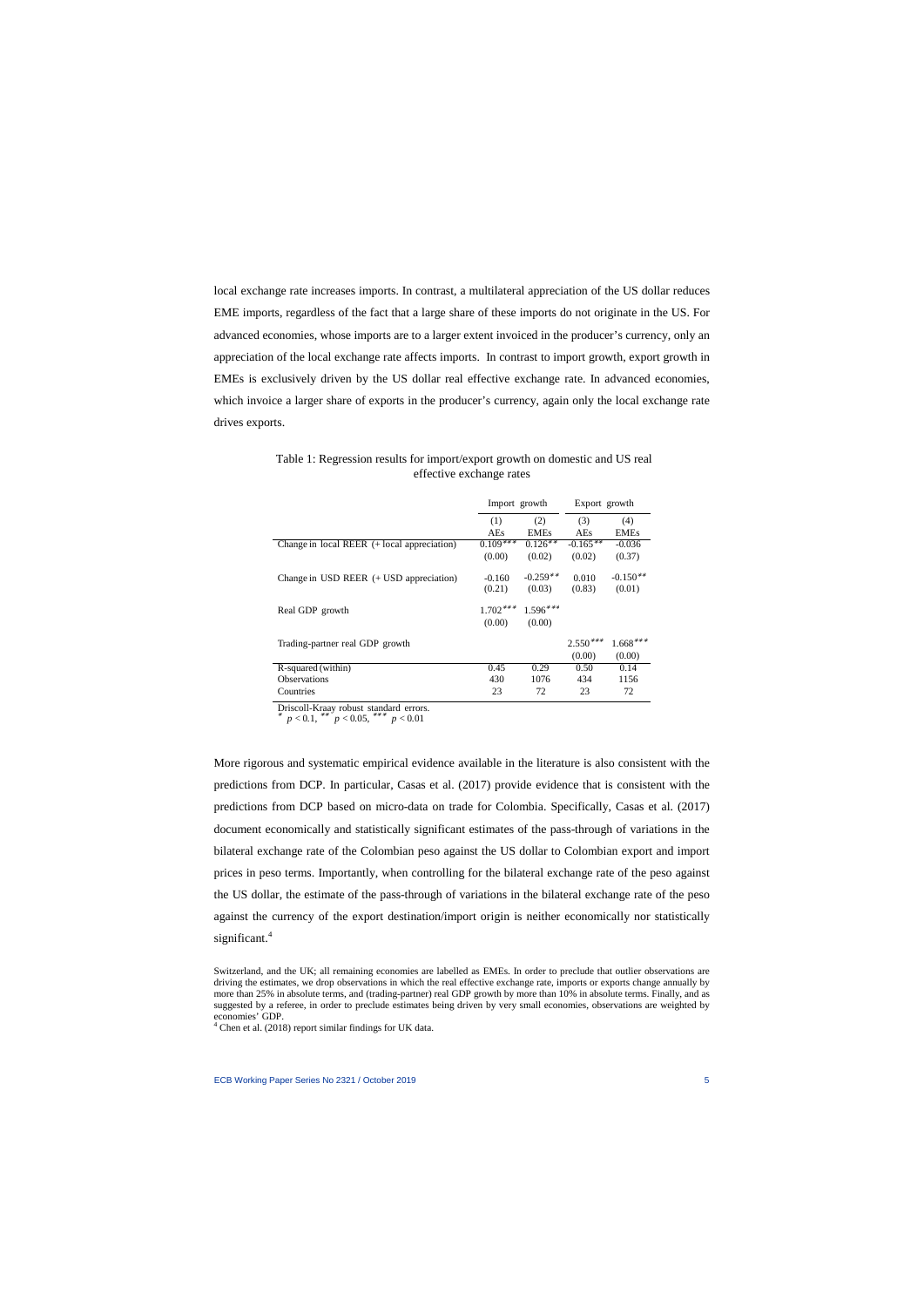Moreover, Casas et al. (2017) document that Colombian export and import quantities respond to variations in the bilateral exchange rate of the peso against the US dollar regardless of the trading partner, but not to variations in the bilateral exchange rate of the peso against the currency of the trading partner. Boz et al. (2017) generalise these findings examining a bilateral dataset on trade flows and prices for 55 economies. And Boz et al. (2017) also provide evidence that a multilateral appreciation of the US dollar reduces trade globally, even for trade relationships that do not involve the US.

DCP thus seems to be an important feature of the world economy that should be taken into account in models used for policy recommendations. In this paper, we document the introduction of DCP into ECB-Global, the ECB's main global macroeconomic model. The baseline version of ECB-Global described in Dieppe et al. (2017) assumes PCP. To the best of our knowledge, this is the first attempt to introduce DCP into a major global macroeconomic model used at policy institutions. We document that while introducing DCP into ECB-Global does not imply economically significant changes in the dynamics of domestic macroeconomic and financial variables in response to standard shocks, it does imply important changes in the dynamics of imports and exports, the role of expenditure-switching, and the US dollar exchange rate therein. The findings are consistent with those in Casas et al. (2017) as well as Boz et al. (2017). Specifically, in ECB-Global under DCP, in the case of shocks that appreciate a non-US currency multilaterally, expenditure-switching occurs mainly through imports rather than through exports. Moreover, DCP in ECB-Global implies that global trade is substantially more sensitive to US shocks that change the US dollar exchange rate multilaterally than under PCP. Finally, in order to illustrate the usefulness of ECB-Global and DCP for policy analysis, we explore the implications of the euro rivaling the US dollar as a second dominant currency in global trade. We document that according to ECB-Global, in such a shared DCP scenario the global spillovers from US shocks are smaller, while those from euro-area shocks are amplified. In contrast, domestic euro area monetary policy effectiveness is hardly affected by the euro becoming a second globally dominant currency in trade.

The rest of the paper proceeds as follows. In Section 2, we briefly review ECB-Global and describe how we introduce DCP. In Section 3, we discuss the responses of domestic variables and trade to monetary policy shocks in emerging (EM) Asia, the US, and the euro area, comparing those from the baseline version of ECB-Global with PCP to those from the version with DCP. In Section 4, we explore a scenario in which the euro rivals the US dollar as a second dominant currency in global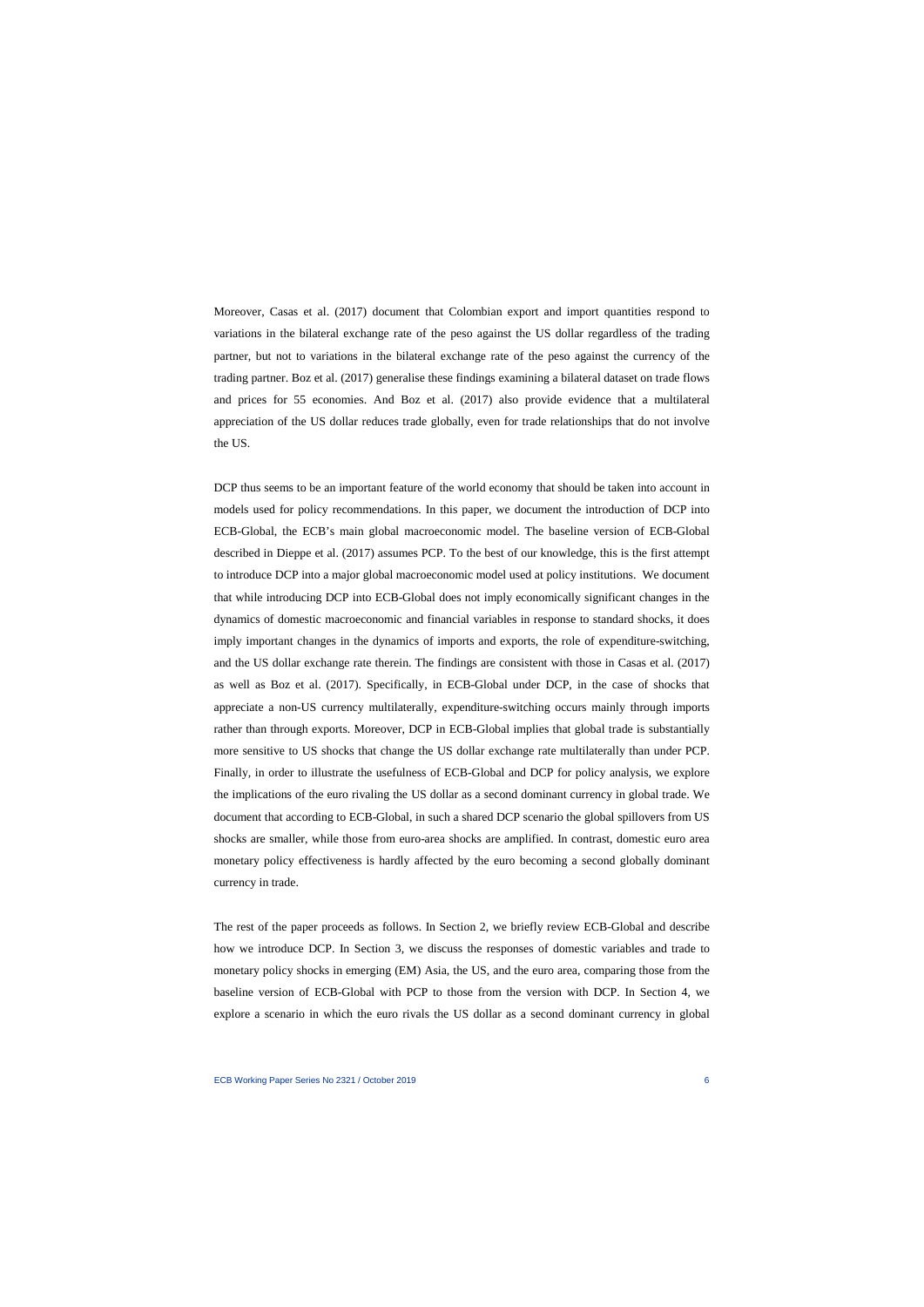trade. Finally, Section 5 concludes.

# **2 Introducing DCP in ECB-Global**

## **2.1 Background on ECB-Global**

There is a growing literature on the advantages of semi-structural approaches in macro-modelling, especially for policy institutions where set-ups need to be particularly flexible in order to be able to address quickly evolving issues (see, for example, McKibbin and Stoeckel; 2017; Hendry and Muellbauer; 2017). In line with this rationale, the development of ECB-Global follows a semistructural approach, combining the advantages of fully structural models with those of models composed of reduced-form equations. The evolution of the economies in ECB-Global is determined by a set of core structural relationships (e.g., Phillips and IS curves). The advantage of the structural elements of ECB-Global is that shocks have a structural economic interpretation, and that it facilitates tracking their domestic and international transmission. Second, reduced-form equations are added to enrich the core of ECB-Global. The advantage of the reduced-form aspects of ECB-Global is that they facilitate modifying the model in a flexible manner so that it can be adapted relatively easily. Moreover, the addition of the reduced-form elements improves the empirical fit of ECB-Global. As a result, ECB-Global is a rich semi-structural, multi-country model featuring diverse real and financial cross-border spillover channels for the euro area, the US, Japan, the UK, China, the rest of Emerging (EM) Asia, oil-producing economies, and the rest of the world. ECB-Global is similar in spirit to other semi-structural models that have recently become popular at central banks and international organisations, such as the IMF's Global Projection Model (GPM; Blagrave et al.; 2013) and Flexible System of Global Models (FSGM; Andrle et al.; 2015), the Bank of England's COMPASS model (Burgess et al.; 2013), and the Reserve Bank of New Zealand's NZSIM (Kamber et al.; 2016).

In order to assess the implications of the special role of the US dollar in trade for spillovers, in this paper, we modify the baseline version of ECB-Global to incorporate DCP. Specifically, we introduce DCP along with PCP by assuming that a share of an economy's exports is invoiced in US dollars, rather than in the exporter's currency alone. This assumption implies that also a share of an economy's imports is priced in US dollars. We also assume that the prices of exports that are invoiced in US dollars are also sticky in US dollars. For the sake of parsimony, in the following we do not state all equations that define ECB-Global, but report only those that are different or new relative to the baseline version of ECB-Global due to the introduction of DCP. For details on the remaining parts of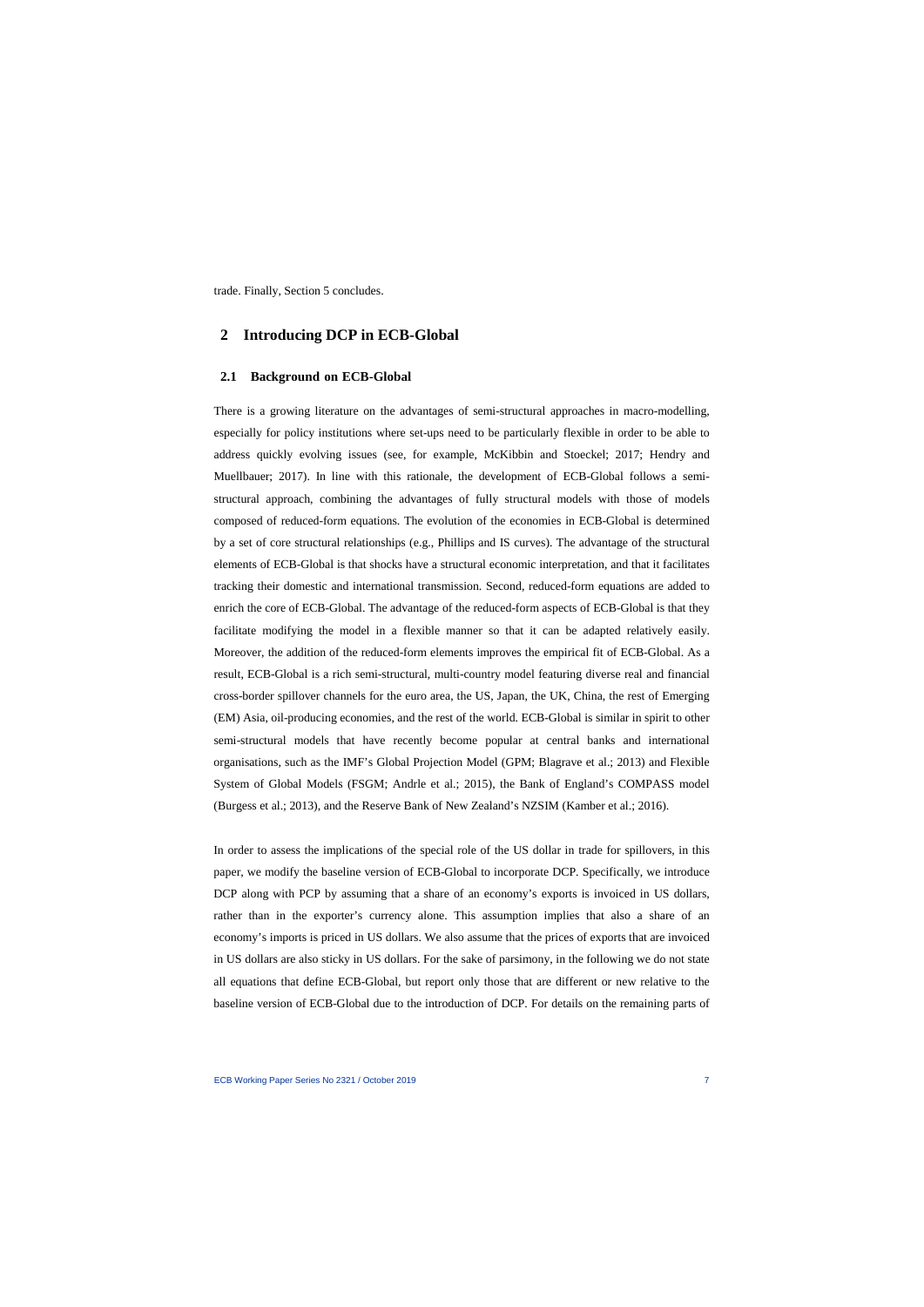the model description we refer the reader to Dieppe et al. (2017). Also for the sake of parsimony, and as in Dieppe et al. (2017), in describing the model equations, we only report the equations for the euro area.<sup>[5](#page-8-0)</sup> Finally, and again for the sake of parsimony, when stating the model equations we act as if ECB-Global included only the euro area, the US, and EM Asia.

## **2.2 Trade**

Euro-area demand for bilateral (non-oil) imports from EM Asia under the baseline version of PCP in ECB-Global is given by

$$
m_{ea,as,t}^{nonoil,pcp} = \left(\frac{S_{ea,t}P_{as,t}^{ppi}}{S_{as,t}P_{ea,t}^{cpi}}\right)^{-\theta_{ea}^{nonoil}}da_{ea,t},
$$
\n(1)

where  $P_{it}^{ppi}$  is the price of domestic output,  $P_{it}^{cpi}$  represents consumer prices,  $da_{it}$  is domestic absorption, and  $S_{it}$  is the nominal bilateral exchange rate between the currency of country *i* and the US dollar;  $S_{it}$  is defined such that an increase reflects a depreciation of the currency of country i against the US dollar. We introduce DCP by modifying the specification of import demand in Equation (1) as

$$
m_{ea,as,t}^{nonoil,dcp} = \left(\frac{S_{ea,t}P_{as,t}^{x^{dcp}}}{P_{ea,t}^{cpi}}\right)^{-\theta_{ea}^{nonoil}}da_{ea,t},
$$
\n(2)

where  $P_{it}^{x^{dcp}}$  represents DCP export prices that will be defined below. DCP is reflected in the assumption that export prices are quoted in US dollars, and that they are also sticky in US dollars. In principle, DCP as introduced in Equation (2) can be generalised to several dominant currencies. This may be useful for a version of ECB-Global that features Central and Eastern European economies, which invoice a large share of exports in euros rather than in US dollars. Below, we consider a shared DCP scenario in which the euro rivals the US dollar as a second global dominant currency.

The euro area's total non-oil imports are then given by

$$
P_{ea,t}^{monoil} \cdot m_{ea,t}^{nonoil} = S_{ea,t} P_{us,t}^{ppi} \cdot m_{ea,us,t}^{nonoil}
$$
\n(3)

<span id="page-8-0"></span><sup>5</sup> In particular, the US, Japan, the UK, EM Asia, and the rest of the world are modelled symmetrically to the euro area. Only China and the oil-producing country block differ in structure. Specifically, China features a different monetary policy rule and uncovered interest rate parity condition, and the oil-producing countries differ in that they receive oil export revenues, which in turn determine government expenditures.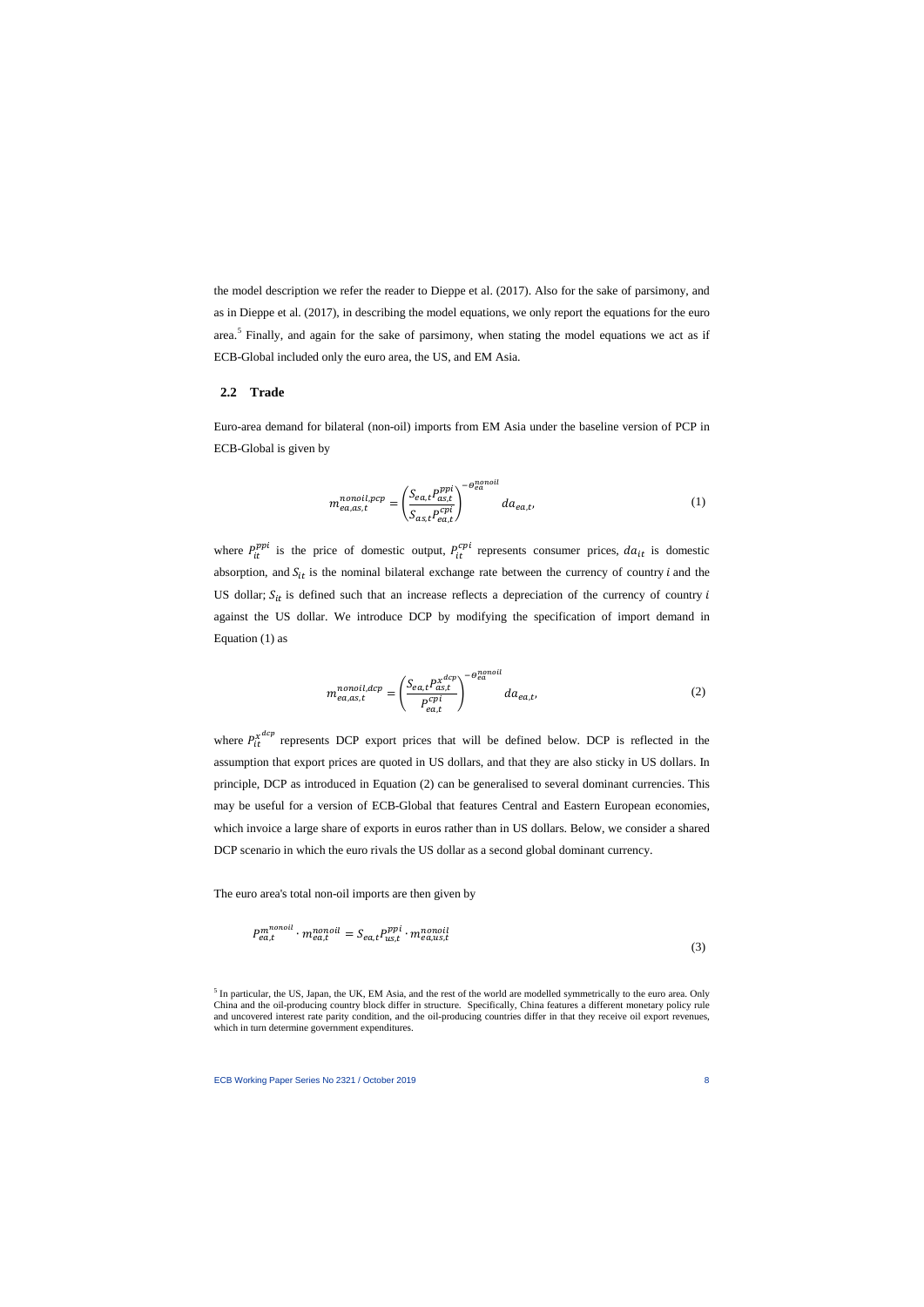$$
+\frac{S_{ea,t}}{S_{as,t}}P_{as,t}^{ppi} \cdot m_{ea,as,t}^{nonoil,pcp} + S_{ea,t}P_{as,t}^{x^{dcp}} \cdot m_{ea,as,t}^{nonoil,dcp}.
$$

 $P_{it}^{m^{nonout}}$  represents a non-oil import-price index given by

$$
P_{ea,t}^{m^{nonoil}} = \sum_{j} \omega_{ea,j}^{M^{nonoil}} \left[ \delta_j^{dcp} \left( S_{ea,t} P_{j,t}^{x^{dcp}} \right) + \left( 1 - \delta_j^{dcp} \right) \left( \frac{S_{ea,t}}{S_{j,t}} P_{j,t}^{ppi} \right) \right],\tag{4}
$$

where  $\delta_j^{dcp}$  denotes the steady-state share of economy j's exports subject to DCP, and  $\omega_{ea,j}^{M^{nonoul}}$  the steady-state share of the euro area's total non-oil imports accounted for by trading partner j. In turn, the euro area's total imports — i.e., non-oil and oil imports — are given by

$$
P_{ea,t}^{m} \cdot m_{ea,t} = P_{ea,t}^{m^{nonoil}} \cdot m_{ea,t}^{nonoil} + S_{ea,t} P_{t}^{oil} \cdot m_{ea,t}^{oil}, \qquad (5)
$$

where  $P_t^{oil}$  is the price of oil quoted in US dollars. The total import-price index  $P_{it}^{m}$  is given by

$$
P_{ea,t}^{m} = (1 - \zeta_{ea}^{oil}) P_{ea,t}^{m^{nonoil}} \cdot \zeta_{ea}^{oil} (S_{ea,t} P_{t}^{oil}), \qquad (6)
$$

where  $\zeta_{ea}^{oil}$  represents the steady-state share of oil imports in total euro area imports.

With DCP, the euro area's exports are given by the sum of its exports priced in Euro and those priced in US dollars, i.e.,

$$
P_{ea,t}^x \cdot x_{ea,t} = S_{ea,t} P_{ea,t}^{x^{dcp}} \cdot x_{ea,t}^{dcp} + P_{ea,t}^{ppi} \cdot x_{ea,t}^{pcp},\tag{7}
$$

where the export-price index  $P_{it}^x$  is given by

$$
P_{ea,t}^x = \delta_{ea}^{dcp} \left( S_{ea,t} P_{ea,t}^{x^{dcp}} \right) + \left( 1 - \delta_{ea}^{dcp} \right) P_{ea,t}^{ppi}.
$$
\n(8)

Even though this is not a new element in ECB-Global that arises under DCP, it is worthwhile to recall that in order to achieve global consistency of trade, an economy's exports in ECB-Global are defined as the sum of its trading partners' bilateral imports, i.e.,

$$
X_{ea,t}^j = M_{us,ea,t}^{nonoil} + M_{as,ea,t}^{nonoil,j}, \qquad j \in \{dcp,pcp\},\tag{9}
$$

where uppercase letters for stock or flow variables refer to aggregate values, in contrast to lowercase letters, which denote variables in per capita terms.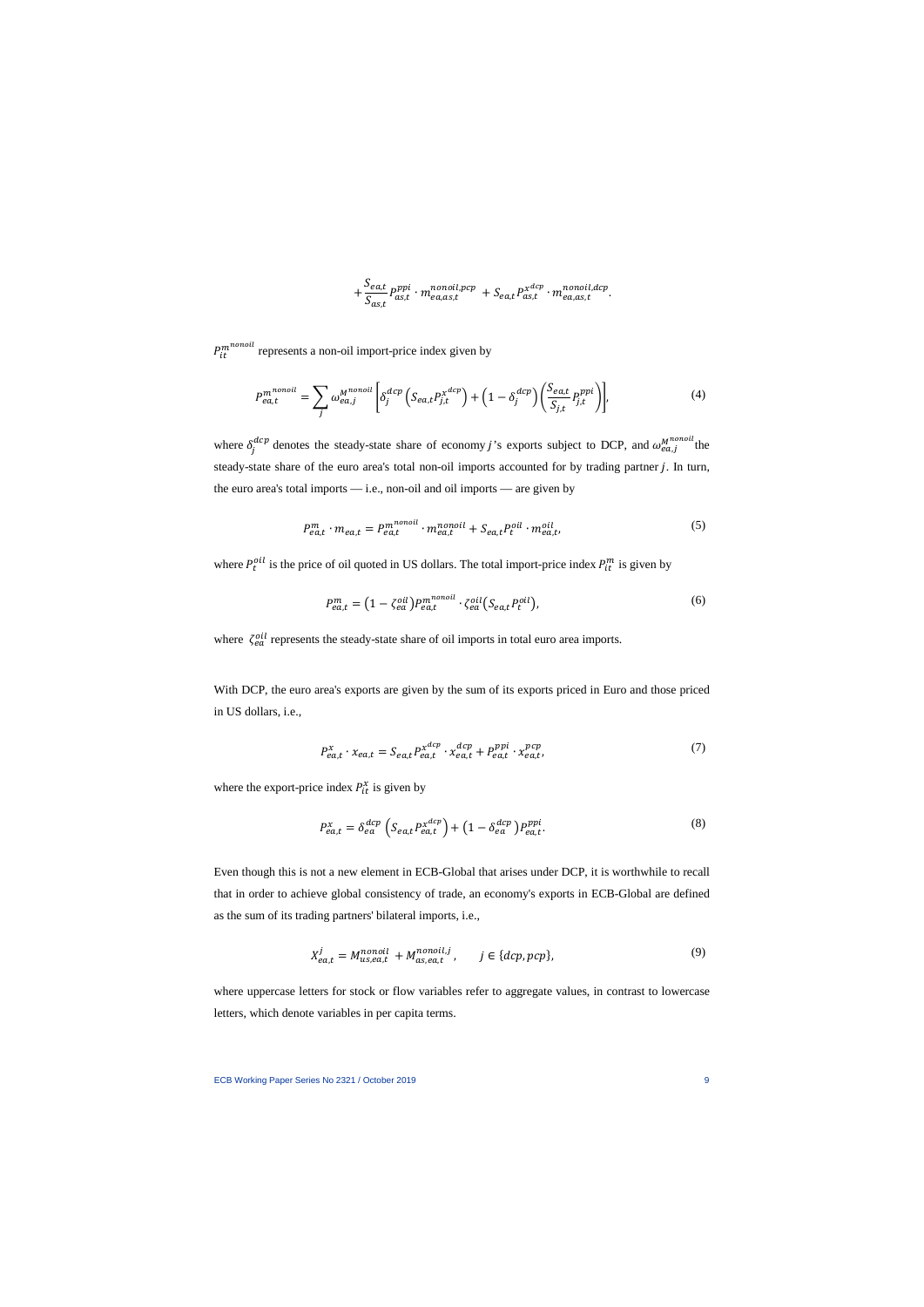Against the background of the implications of DCP for the dynamics of global trade discussed in the Introduction, it is also worthwhile to define global imports as

$$
P_t^m \cdot M_t = P_{us,t}^m \cdot M_{us,t} + \frac{P_{ea,t}^m}{S_{ea,t}} \cdot M_{ea,t} + \frac{P_{op,t}^m}{S_{op,t}} \cdot M_{op,t},\tag{10}
$$

with the global import-price index

$$
P_t^m = \sum_j \chi_j \left(\frac{P_{j,t}^m}{S_{j,t}}\right),\tag{11}
$$

where  $\chi_i$  represents country j's steady-state share in global imports. In turn, global exports are given by

$$
P_t^x \cdot X_t = P_{us,t}^x \cdot X_{us,t} + \frac{P_{ea,t}^x}{S_{ea,t}} \cdot X_{ea,t} + \frac{P_{op,t}^x}{S_{op,t}} \cdot X_{op,t},
$$
\n(12)

with the global export-price index

$$
P_t^x = \sum_j \chi_j \left(\frac{P_{j,t}^x}{S_{j,t}}\right),\tag{13}
$$

where  $\chi_j$  represents country j's steady-state share in global exports. Notice that because of balanced trade at the country level in the steady state, country j's steady-state share in global exports equals its share in global imports.

Assuming export prices are sticky in US dollars, the evolution of export-price inflation is determined by a Phillips-curve given by

$$
\pi_{ea,t}^{x^{dcp}} = \beta_{ea} \alpha_{ea}^{\pi^x, \pi^x} E_t \hat{\pi}_{ea,t+1}^x + \frac{1 - \alpha_{ea}^{\pi^x, \pi^x}}{\beta_{ea}} \hat{\pi}_{ea,t-1}^x + \alpha_{ea}^{\pi^x, m^x} (\hat{m} \hat{c}_{ea,t}^x - \hat{Q}_{ea,t}) - \xi_{ea,t}^{\pi^x},
$$
(14)

where hats on variables denote percentage deviations from the steady-state. The structure of Equation (14) is consistent with a fully micro-founded Phillips curve as derived in, for example, Casas et al. (2017) for the case without strategic complementarities in price setting and hence constant mark-ups as well as with inflation indexation.<sup>[6](#page-10-0)</sup> Marginal costs for exports are given by

<span id="page-10-0"></span><sup>&</sup>lt;sup>6</sup> See Appendix A for a sensitivity analysis in which we modify the Phillips curve so as to reflect the presence of strategic complementarities.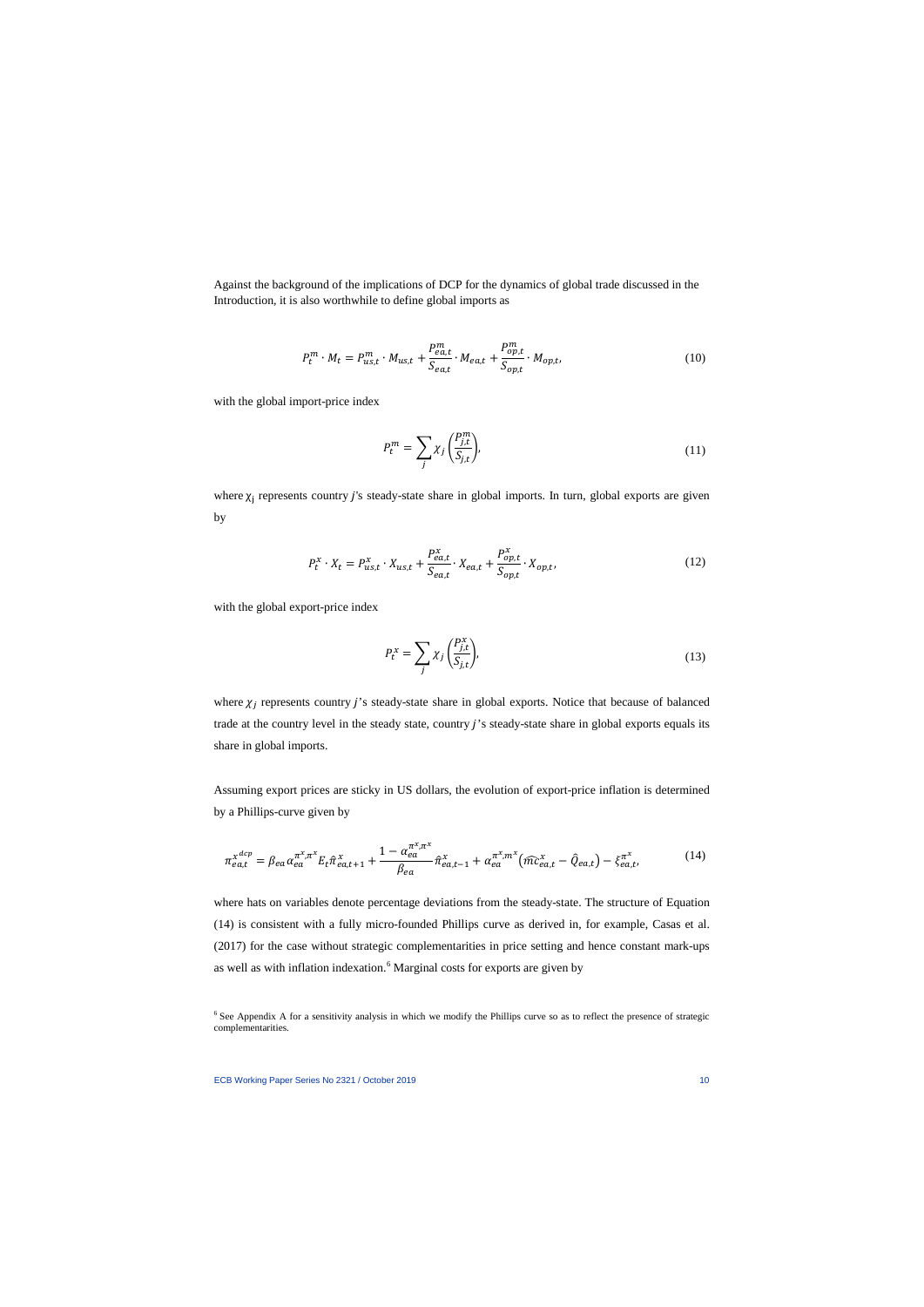$$
\widehat{mc}_{ea,t}^{x^{dep}} = \alpha_{ea}^{mc^{x}, \hat{x}} \widehat{x}_{ea,t} + \alpha_{ea}^{mc^{x}, \pi^{ppi}} \left\{ \alpha_{ea}^{mc^{x}, oil} \left( \widehat{Q}_{ea,t} + \widehat{p}_{t}^{vil} - \widehat{p}_{ea,t}^{ry} \right) \right. \\
\left. + \left( 1 - \alpha_{ea}^{mc^{x}, oil} \right) \left[ \omega_{ea,us}^{M,int} \left( \widehat{Q}_{ea,t} + \widehat{p}_{us,t}^{ry} - \widehat{p}_{ea,t}^{ry} \right) \right. \\
\left. + \left( 1 - \delta_{as}^{dcp} \right) \omega_{ea,as}^{M,int} \left( \widehat{Q}_{ea,t} - \widehat{Q}_{as,t} + \widehat{p}_{as,t}^{ry} - \widehat{p}_{ea,t}^{ry} \right) \\
\left. + \delta_{as}^{dcp} \omega_{ea,as}^{M,int} \left( \widehat{Q}_{ea,t} + \widehat{p}_{as,t}^{rxdcpus} - \widehat{p}_{ea,t}^{ry} \right) \right] \right\} \\
\left. + \gamma^{mc^{x},\hat{y}} \left( \omega_{ea,us}^{X} \widehat{y}_{us,t} + \omega_{ea,as}^{X} \widehat{y}_{as,t} \right),
$$
\n(15)

where  $\hat{Q}_{it}$  is the bilateral real exchange rate against the US dollar,  $\hat{p}_{ea,t}^{rxdcpus}$  represents export prices relative to US consumer prices defined by  $p_{ea,t}^{rxdcpus} \equiv P_{ea,t}^{x^{dep}}/P_{us,t}^{cpi}$ , and  $\hat{p}_{ea,t}^{ry}$  the price of output relative to consumer prices defined by  $P_{ea,t}^{ry} \equiv P_{ea,t}^{pp1} / P_{ea,t}^{cp1}$ . Equation (15) is similar in spirit to the micro-founded marginal cost function in Casas et al. (2017), in particular in that it incorporates the costs of imported intermediates, for which we also assume DCP.<sup>[7](#page-11-0)</sup> Accordingly,  $\omega_{ea,j}^{M, int}$  denotes the steady-state share of the euro area's intermediate imports that are sourced in country *j*. In Appendix A, we explore alternative specifications of the export-price Phillips curve, including for example alternative real activity measures. Export prices are linked to export-price inflation according to

$$
\hat{p}_{ea,t}^{rxdcpus} - \hat{p}_{ea,t-1}^{rxdcpus} = \hat{\pi}_{ea,t}^{x^{dep}} - \hat{\pi}_{us,t}^{cpi},
$$
\n(16)

and the terms-of-trade are given by

$$
tot_{ea,t} = \frac{P_{ea,t}^x}{P_{ea,t}^m},\tag{17}
$$

where it should be recalled that  $P_{it}^x$  and  $P_{it}^m$  are denoted in domestic currency, in contrast to  $P_{it}^{x^{dcp}}$  which is denoted in US dollars.

#### **2.3 Market clearing and net foreign asset position**

The market clearing condition implies that real GDP deflated by the GDP deflator is given by

$$
P_{ea,t}^{defl} \cdot y_{ea,t} = P_{ea,t}^{cpi} \cdot c i_{ea,t} + P_{ea,t}^{g} \cdot g_{ea,t} + P_{ea,t}^{x} \cdot x_{ea,t} - P_{ea,t}^{m} \cdot m_{ea,t},
$$
\n
$$
\tag{18}
$$

where  $g_{it}$  represents government expenditures with deflator  $P_{it}^g$ ,  $ci_{it}$  consumption and investment, and  $P_{ea,t}^{defl}$  is the weighted average of  $P_{ea,t}^{ppi}$  and  $P_{ea,t}^{x}$ .

<span id="page-11-0"></span> $7$  Notice that in the version of ECB-Global considered in this paper, as in Dieppe et al. (2017), we lump together private consumption and investment into a consumption and investment aggregate. Hence, except for the effect of DCP on marginal costs, in this version of ECB-Global we cannot explore differences in the implications of DCP for households' consumption and firms' investment decisions.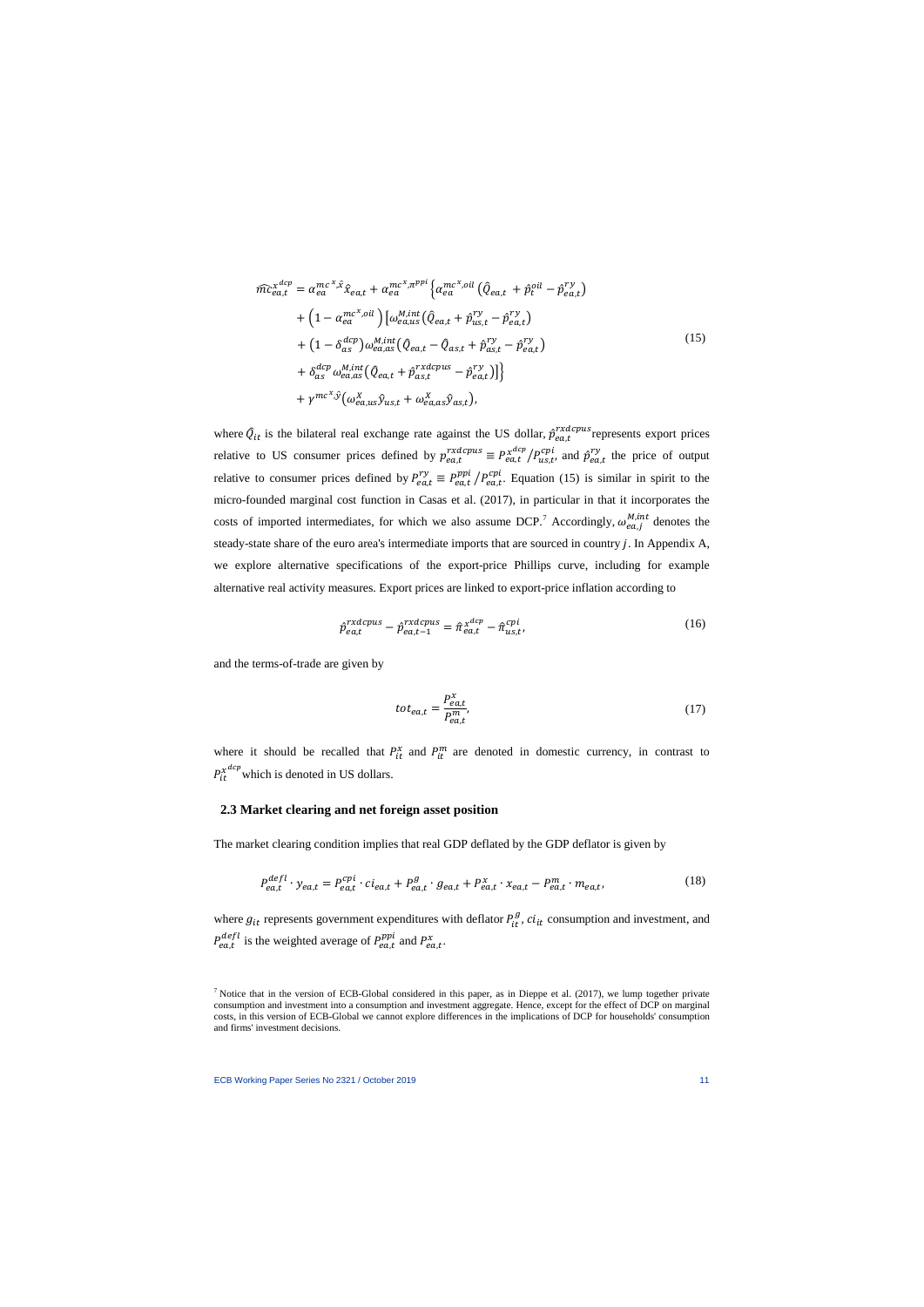The aggregate net foreign asset position evolves according to

$$
P_{ea,t}^{ppi} \cdot NFA_{ea,t} = I_{ea,t-1}^l \cdot P_{ea,t-1}^{ppi} \cdot NFA_{ea,t-1} + P_{ea,t}^x \cdot X_{ea,t} - P_{ea,t}^m \cdot M_{ea,t},
$$
\n(19)

where  $I_{e a,t-1}^l$  is the nominal gross long-term interest rate.

#### **2.4 Consumer prices**

Finally, consumer prices are defined by

$$
P_{ea,t}^{cpi} = \overline{\omega}_{ea}^{oil} (P_t^{oil} + Q_{ea,t}) + (1 - \overline{\omega}_{ea}^{oil}) a_{ea}^H P_{ea,t}^{ry}
$$
  
+ 
$$
(1 - \overline{\omega}_{ea}^{oil})(1 - a_{ea}^H) [\omega_{ea,us}^{M,nonoil}(P_{us,t}^{ry} + Q_{ea,t})
$$
  
+ 
$$
\delta_{as}^{dcp} \omega_{ea,as}^{M,nonoil}(P_{as,t}^{rxdcpus} + Q_{ea,t})
$$
  
+ 
$$
(1 - \delta_{as}^{dcp}) \omega_{ea,as}^{M,nonoil}(P_{as,t}^{ry} + Q_{ea,t} - Q_{as,t})],
$$
 (20)

where  $\bar{\omega}_{ea}^{out}$  is the steady-state share of oil and  $a_{ea}^{H}$  the steady-state share of imported non-oil goods in the consumption basket.<sup>[8](#page-12-0)</sup>

#### **2.5 Parameterisation**

The modifications introduced in ECB-Global in the context of DCP require parameterisations, in particular the shares of economies' total imports that are priced and invoiced in US dollars vs. the producer's currency, as well as the coefficients in the export-price Phillips curve in Equation (14) and the associated marginal costs in Equation (15).

For the shares of economies' exports priced and invoiced in US dollars, we mostly rely on the data of Gopinath (2015). Due to the lack of granularity in the data, we make the following assumptions to introduce at least some heterogeneity in the bilateral invoicing patterns for a given exporter. First, we assume that economies invoice all their exports to the US in US dollars; similarly, the US invoices all its exports in US dollars. Second, we assume that economies invoice the same share of their exports in US dollars across all other destinations. The weighted average of the resulting invoicing shares corresponds to the country-level invoicing shares provided by Gopinath (2015). Moreover, in the baseline version of ECB-Global with DCP, we only allow for two invoicing currencies, namely the US dollar and the producer's currency; we allocate the share of economies' exports invoiced in currencies other than the US dollar and the producer's currency in the data of Gopinath (2015) to the

<span id="page-12-0"></span><sup>&</sup>lt;sup>8</sup> Because the current version of ECB-Global does not distinguish between consumption and investment, this price index also applies to investment.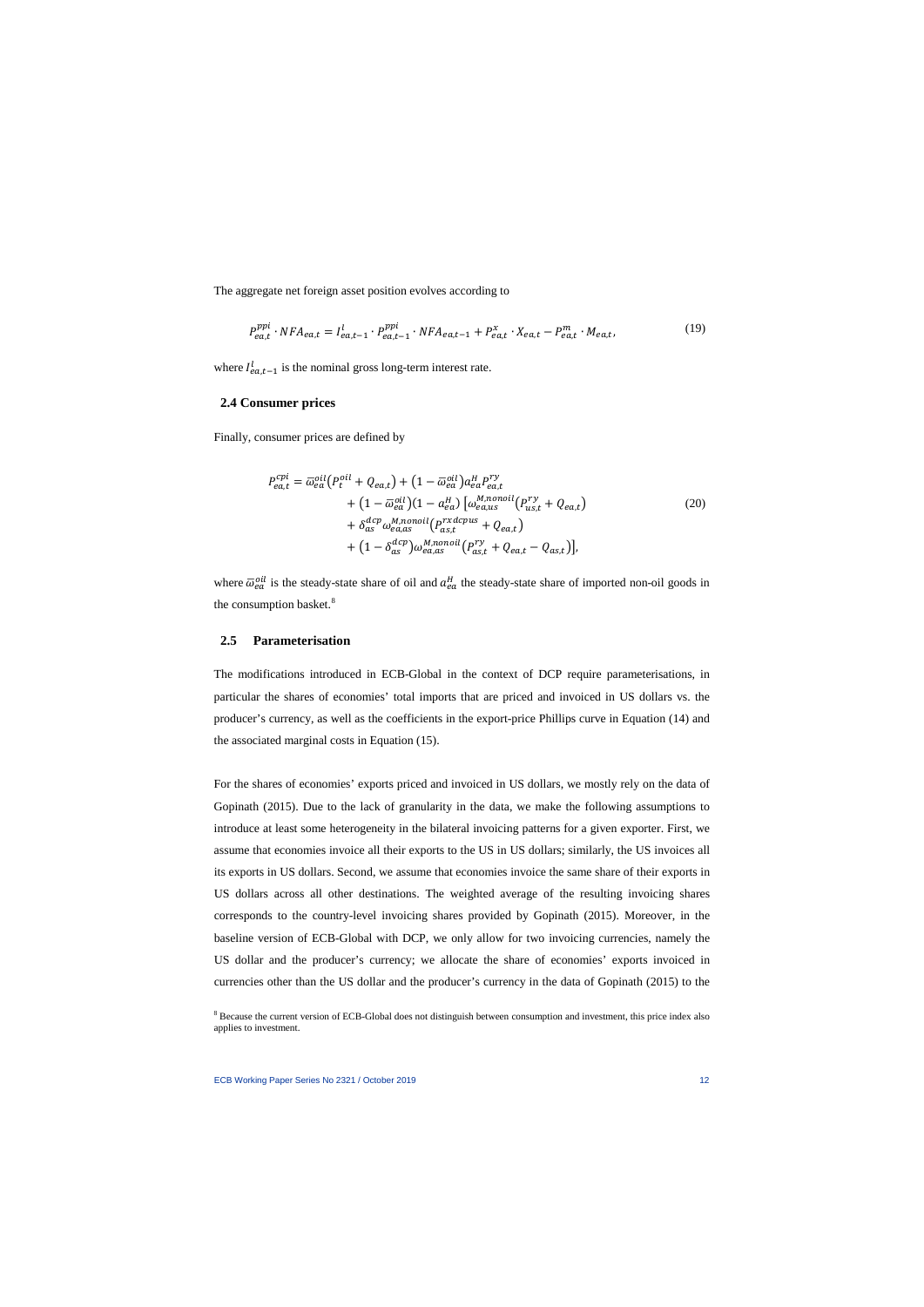producer's currency. Because the data of Gopinath (2015) do not distinguish between extra and intra-euro area trade, for the euro area, we use data from Eurostat.<sup>[9](#page-13-0)</sup> For reasons of data availability, for EM Asia, we take the export-weighted average of the data for India, Indonesia, Pakistan, South Korea, and Thailand. For China, due to lack of data, we assume the share of exports invoiced in US dollars is the same as for EM Asia. Finally, for the rest of the world, we take the export-weighted average of the invoicing share data of all countries in the model. It is worthwhile to emphasise that the parameterisation of ECB-Global we consider does not correspond to full DCP but rather to partial DCP, i.e., a mixture of DCP and PCP, as in general only a share of an economy's exports and imports smaller than unity is assumed to be invoiced and priced in US dollars.



Figure 2: Distribution of invoicing currencies in ECB-Global

*Note: The left-hand side panel displays the values for the shares of economy i's exports invoiced in domestic currency and US dollar, respectively. The right-hand side panel displays the values of the shares of economy i's imports invoiced in US dollars and the producers' currencies, respectively. In order to ensure consistency of trade invoicing patterns the latter are obtained by combining the shares of exports of economy i's trading partners that are invoiced in US dollars with the shares of economy i's imports accounted for by individual trading partners. The data are taken from Gopinath (2015) and Eurostat for the euro area, which refer to extra-EU exports. The values for exports in US dollar for China are assumed to be identical to those for EM Asia.*

The left-hand side panel in Figure 2 displays the resulting distribution of invoicing shares of exports in US dollar and the producer's currency based on the data of Gopinath (2015) and Eurostat as well as the assumptions discussed above. The right-hand side panel depicts the distribution of import currency invoicing shares that are implied by imposing global consistency, based on the data on export invoicing currency shares of Gopinath (2015) and Eurostat, the assumptions discussed above, countries' total nominal imports and exports in the data, as well as bilateral import shares in the data and used in ECB-Global for  $\omega_{ij}^{M,nonoil}$ . Abstracting from the US, where both exports and imports are

<span id="page-13-0"></span><sup>9</sup> Eurostat provides data on trade shares by invoicing currency of euro area extra-EU trade, which we assume to be equal to extra-euro area trade due to lack of more adequate data.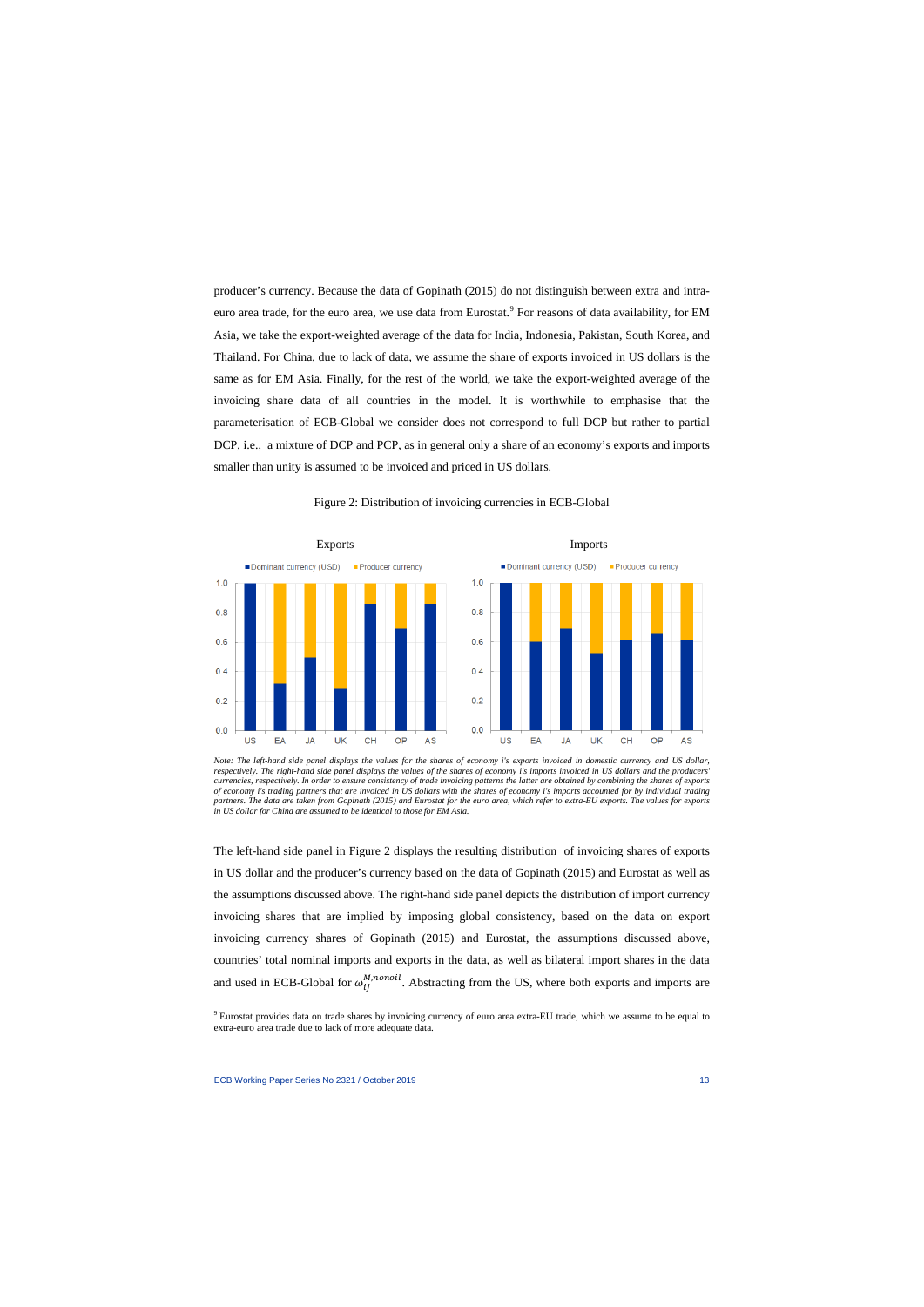fully invoiced in US dollars by assumption, Figure 2 suggests that, in line with Figure 1, the share of exports invoiced in US dollars is more heterogeneous across countries than the share of imports invoiced in US dollars implied by the currency invoicing shares of exports and the bilateral trade shares. More specifically, while invoicing of exports in US dollars ranges between 29% for the UK to around 85% for EM Asia, the share of imports invoiced in US dollars ranges between 52% for the UK and 69% for Japan.

As regards the parameterisation of the export-price Phillips curve and the associated marginal costs in Equations (14) and (15), for reasons of simplicity we assume the parameterisation to be symmetric to the domestic output-price Phillips curve and marginal cost equation in ECB-Global (see Dieppe et al.; 2017). In Appendix A, we explore the sensitivity to alternative parameterisations of key coefficients.

## **3 Implications of DCP in ECB-Global**

In order to illustrate the implications of DCP in ECB-Global, we discuss the impulse responses to domestic monetary policy shocks in EM Asia, the US, and the euro area. We carry out sensitivity analyses in Appendix A, where we document that the dynamic properties of DCP in ECB-Global are very similar if we account for strategic complementarities and alternative specifications of the exportprice Phillips curve and the marginal cost equation. Finally, it is worthwhile repeating that the parameterisation of ECB-Global we consider does not correspond to full DCP but rather to partial DCP, i.e., a mixture of DCP and PCP, as in general only a share of an economy's exports and imports smaller than unity is assumed to be invoiced and priced in US dollars.

#### **3.1 Emerging Asia**

As explained in more detail in Dieppe et al. (2017), in ECB-Global, a contractionary monetary policy shock transmits through several channels. First, in response to a contractionary monetary policy shock of 25 basis points in EM Asia, the policy rate rises persistently (see Figure 3, which shows the response of the annualised policy rate). The rise in the policy rate transmits to a rise in private sector borrowing rates, which compresses private consumption and investment. Moreover, bank-lending terms tighten in response to the worsening of the outlook, which further contracts private consumption and investment. The rise in the discount rate and the worsening of the outlook depresses equity prices, which further contracts private consumption. Government expenditures are countercyclical and increase, thereby off-setting the contractionary effects of the monetary policy tightening somewhat. In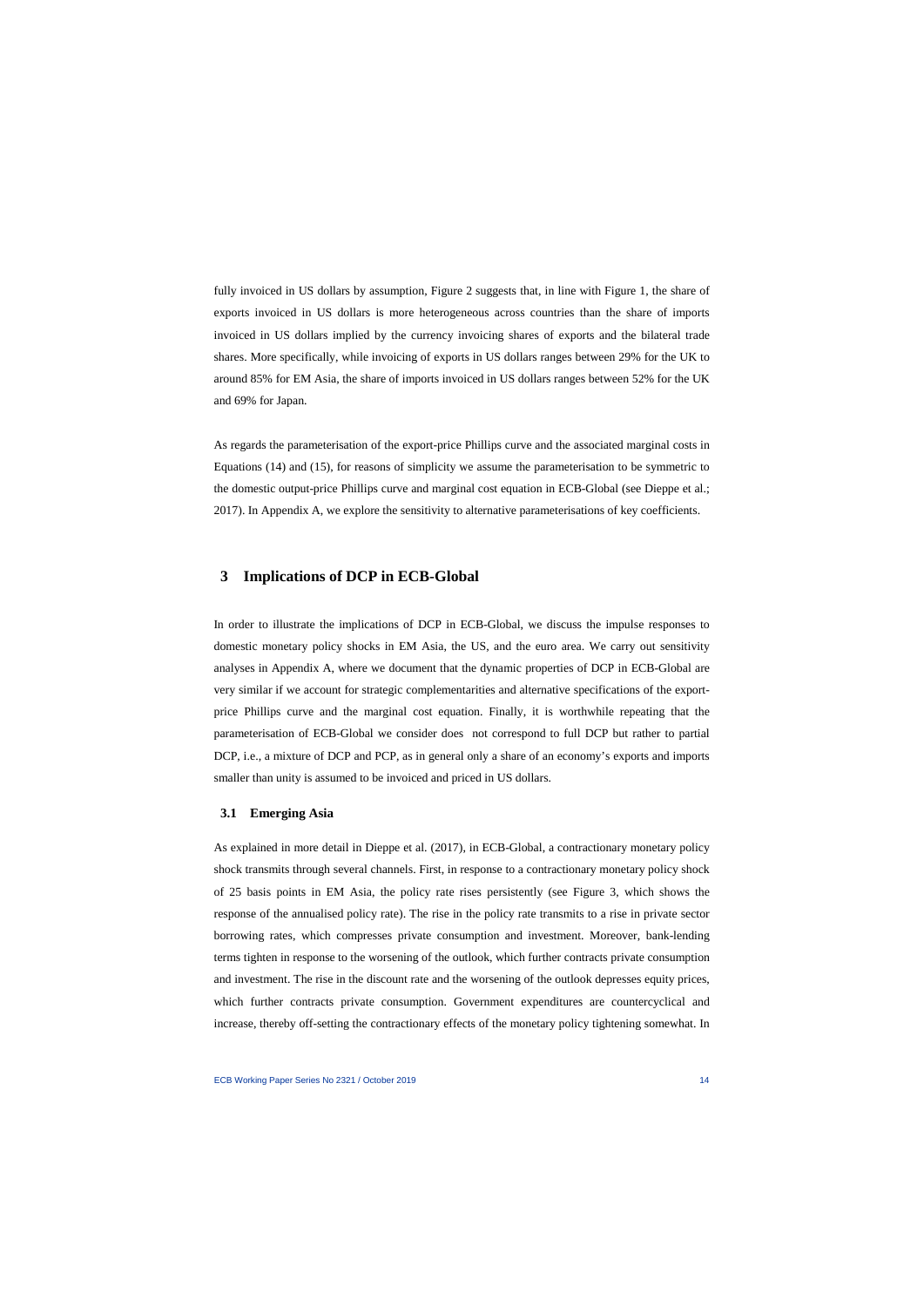contrast, the rise in government debt induced by the fiscal response raises the sovereign risk premium, which feeds back to a rise of the private sector borrowing rate, even though this effect is quantitatively marginal. Given the uncovered interest parity condition, the exchange rate of EM Asia's currency appreciates, which under PCP induces expenditure-switching away from domestically produced goods towards imports; the dynamics of trade and the implications of PCP and DCP are discussed in much more detail below. Against the background of the decline in the output gap that arises through the aforementioned channels, domestic and CPI inflation falls (see Figure 3 which shows the response of annualised CPI inflation), which induces the central bank to loosen monetary policy.

The differences between PCP and DCP primarily manifest in differences in the response of the trade variables (Figure 3). Specifically, consistent with the findings in Casas et al. (2017), EM Asia exports fall much less under DCP than under PCP in response to a contractionary domestic monetary policy shock. The reason for this is that a significant share of EM Asia's exports are invoiced and sticky in US dollars and are thereby immune to the multilateral appreciation of its currency triggered by the contraction in domestic monetary policy. In contrast, EM Asia's imports respond almost identically under PCP and DCP. This is because it is essentially irrelevant for imports whether these are subject to DCP or PCP, as EM Asia's currency appreciates multilaterally against all currencies in response to the contraction in domestic monetary policy. Consequently, and in line with the findings in Casas et al. (2017), under DCP expenditure-switching in the economy in which the monetary policy contraction materialises occurs mostly though imports, rather than through both imports and exports.



Figure 3: Domestic effects of an EM Asia monetary policy shock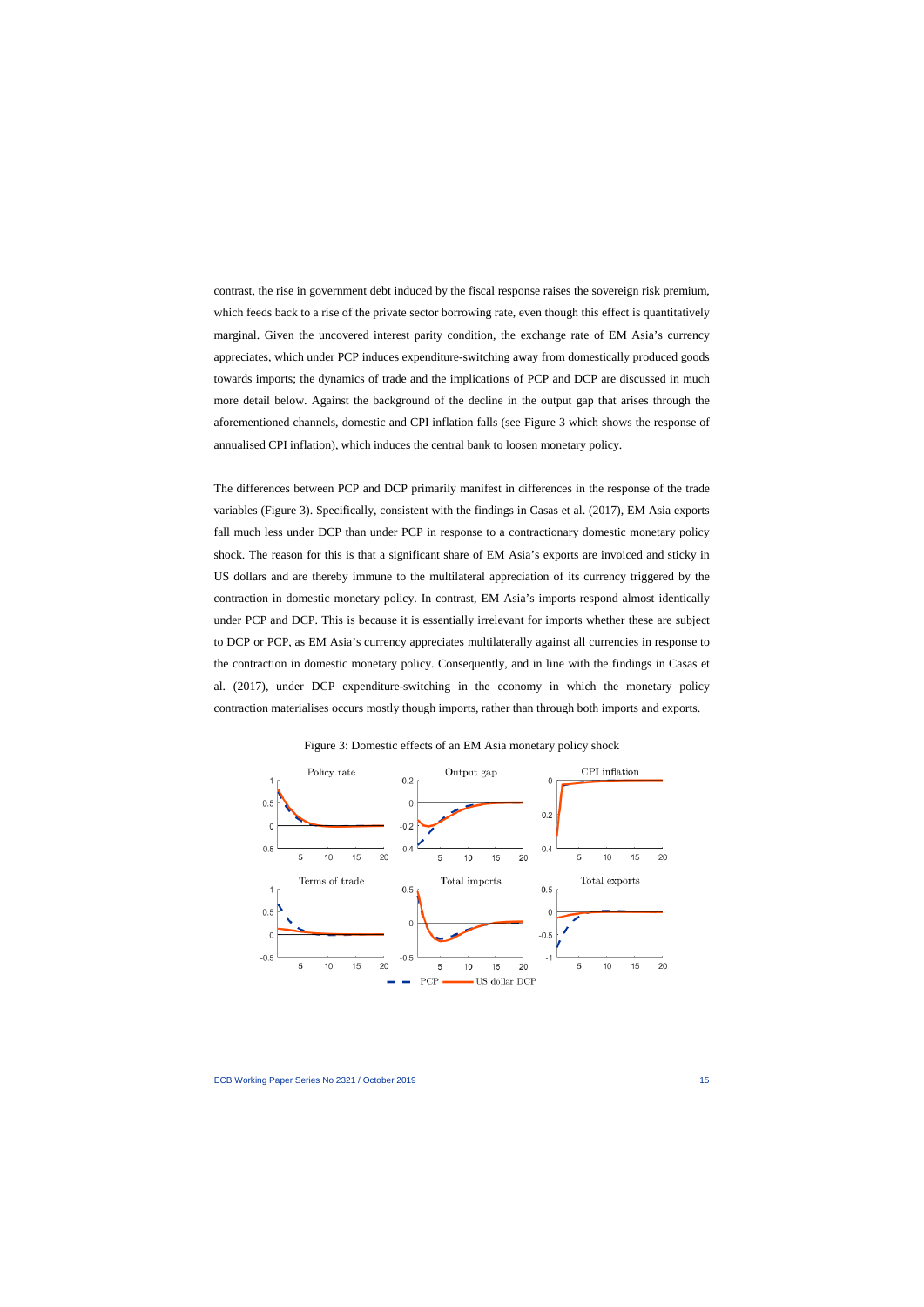The differences in the response of exports across DCP and PCP translate — taking into account the share of exports in GDP — into differences in the response of the output gap. Specifically, consistent with the findings in Casas et al. (2017), as exports drop by less, EM Asia's output gap also falls less in response to a contractionary domestic monetary policy shock under DCP as compared to PCP. Finally, and again consistent with the findings in Casas et al. (2017), EM Asia's terms-of-trade are much more stable under DCP than under PCP in response to a domestic monetary policy shock.

In ECB-Global, spillovers from a monetary policy shock in EM Asia to the rest of the world arise primarily through trade. In terms of magnitude, the spillovers to the rest of the world are small, and differences across PCP and DCP mainly relate to the responses of imports (Figure 4). Specifically, euro area imports — from all destinations — do not fall under DCP, in contrast to the case of PCP. The reason for this is that under DCP, while EM Asia's currency appreciates against the Euro, this hardly reduces euro area demand for imports from EM Asia, as most of the latter are invoiced and sticky in US dollars, against which the euro is stable. Consequently, under DCP expenditureswitching in the euro area in response to a contractionary monetary policy shock in EM Asia occurs primarily through exports but not through imports. Overall, as EM Asia accounts only for a rather small share of the euro area's total exports this effect is eventually barely visible in the euro area output gap. The results for the global economy as whole (excluding EM Asia) are very similar to those for the euro area.



Figure 4: Spillover effects of an EM Asia monetary policy shock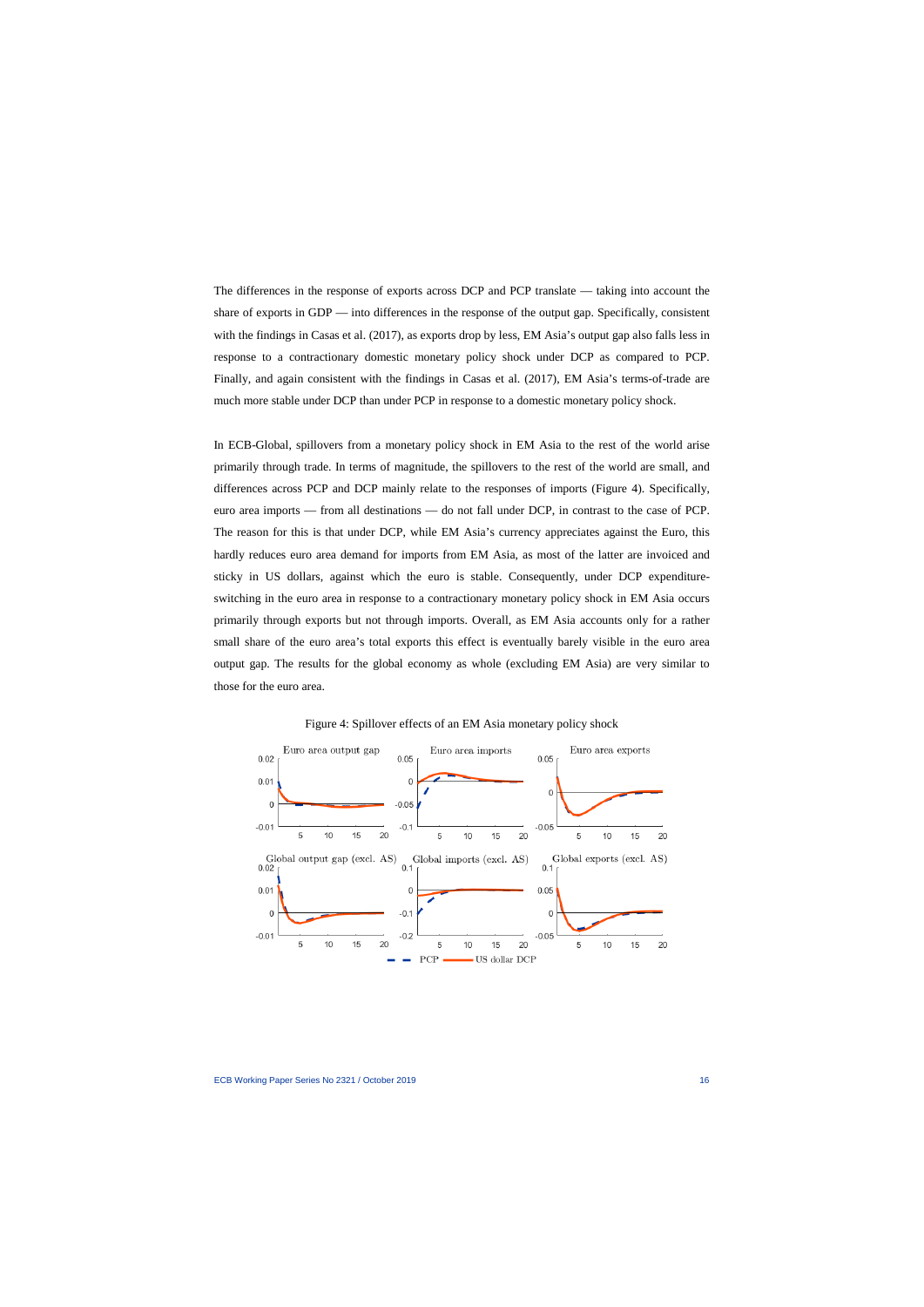## **3.2 United States**

The domestic transmission of a contractionary monetary policy shock in the US is very similar — except for trade — to that in EM Asia.<sup>[10](#page-17-0)</sup> Domestic responses to a contractionary US monetary policy shock are almost identical under PCP and DCP (Figure 5). The sole difference in the responses across DCP and PCP relates to imports, which fall more strongly under DCP. Specifically, in contrast to PCP, under DCP the appreciation of the US dollar against all other currencies in response to the tightening in US monetary policy does not entail a fall in import prices in US dollar terms, which mutes expenditure-switching from domestically produced goods to imports. This amplifies the contraction in imports that results from the slowdown in domestic real activity. Overall, because net exports account only for a small share of US GDP, this difference hardly affects the output gap response.



Spillovers from a contractionary US monetary policy shock arise through real and financial channels (for details see Dieppe et al.; 2017). Specifically, in ECB-Global, the tightening in bank-lending terms spills over to other economies, dampening private consumption and investment. Similarly, the rise in US sovereign risk premia spills over to other economies, even though it is again very small quantitatively. And finally, the drop in US equity prices also drags down global equity prices. As the financial spillover channels are identical under PCP and DCP, the differences between the effects of a US monetary policy shock across the pricing paradigms are solely due to US dollar pricing of exports.

The differences in the implications of a contractionary US monetary policy shock across PCP and DCP for spillovers to the global economy are sizeable for trade and real activity (Figure 6). Consistent with the findings in Boz et al. (2017), the tightening in US monetary policy elicits a much stronger slowdown in global trade under DCP than under PCP. In fact, both global imports and exports drop

<span id="page-17-0"></span><sup>&</sup>lt;sup>10</sup> To ensure comparability, the size and persistence of the US monetary policy shock is comparable to that for EM Asia in the previous section (see Figure 3).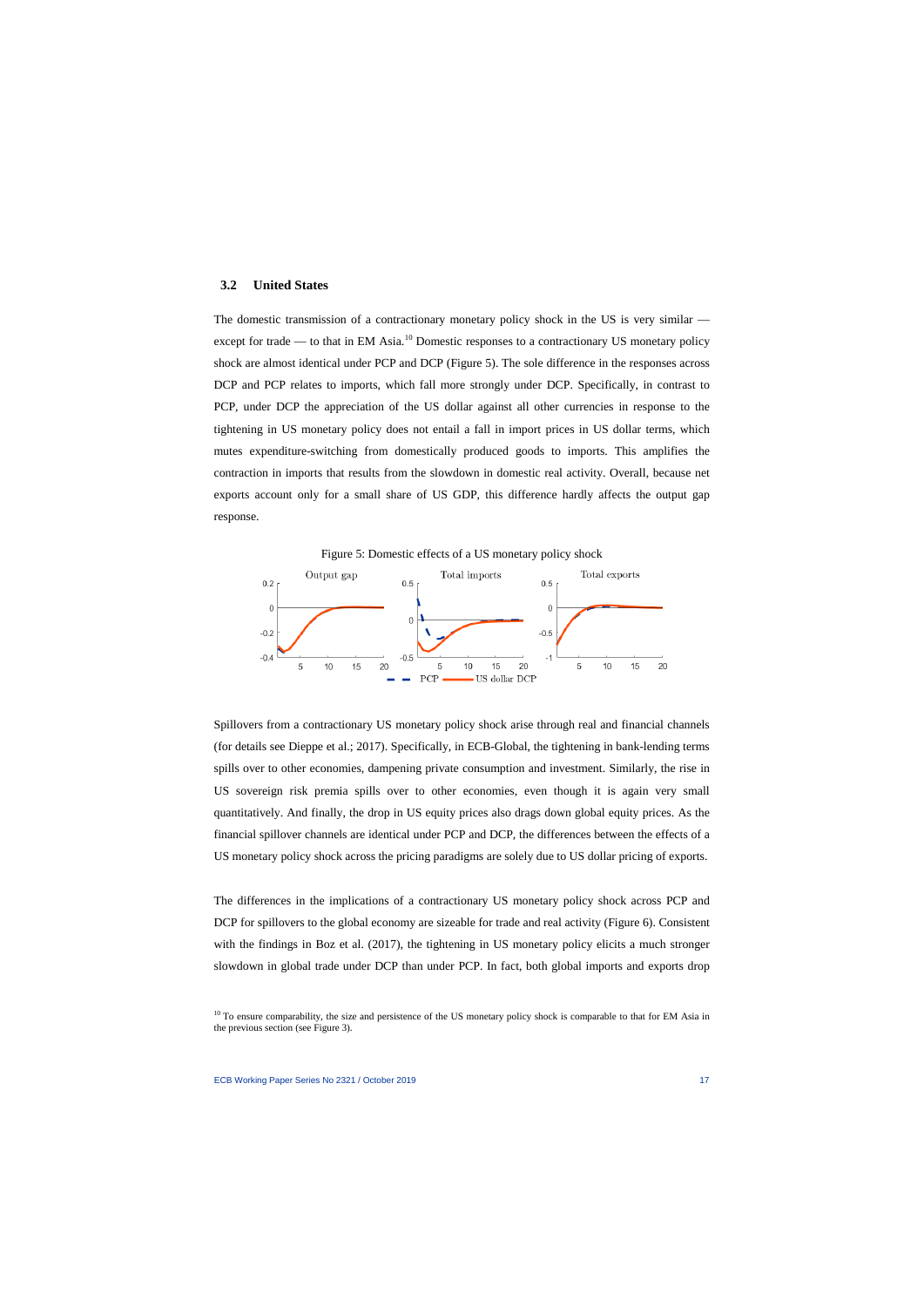more than twice as much under DCP than under PCP, which, in turn, translates into a sharper drop of global real activity. The reason for this is that under DCP a large share of international trade is invoiced and sticky in US dollars, even if it does not involve the US. As a result, imports become more expensive in local-currency terms in response to the multilateral appreciation of the US dollar for all economies. The spillovers from the tightening in US monetary policy to real activity are amplified under DCP in the short term in particular in case of EM Asia, the country block which has the largest share of exports invoiced in US dollars.



Figure 6: Spillover effects of a US monetary policy shock

#### **3.3 Euro area**

The responses to a contractionary euro area monetary policy shock are very similar under DCP and PCP (Figure 7).<sup>[11](#page-18-0)</sup> The only difference arises in the case of exports, which fall — consistent with the findings in Casas et al. (2017) and with the case for EM Asia — by somewhat less under DCP than under PCP. The reason for this is again that a part of the euro area's exports are invoiced and sticky in US dollars under DCP, insulating them from the multilateral appreciation of the euro. However, in contrast to the case of EM Asia, for the euro area the differences in the responses of imports and exports across DCP and PCP are smaller, as the share of euro area exports invoiced in US dollars is much lower than for EM Asia. As a result, the responses of domestic real activity and any other variable are altered less under DCP than in the case of EM Asia and the differences across PCP and DCP are small for the euro area. Similarly, there are no noticeable differences across DCP and PCP at

<span id="page-18-0"></span> $11$  To ensure comparability, the size and persistence of the euro area monetary policy shock is comparable to that for EM Asia and the US in the previous sections (see Figure 3).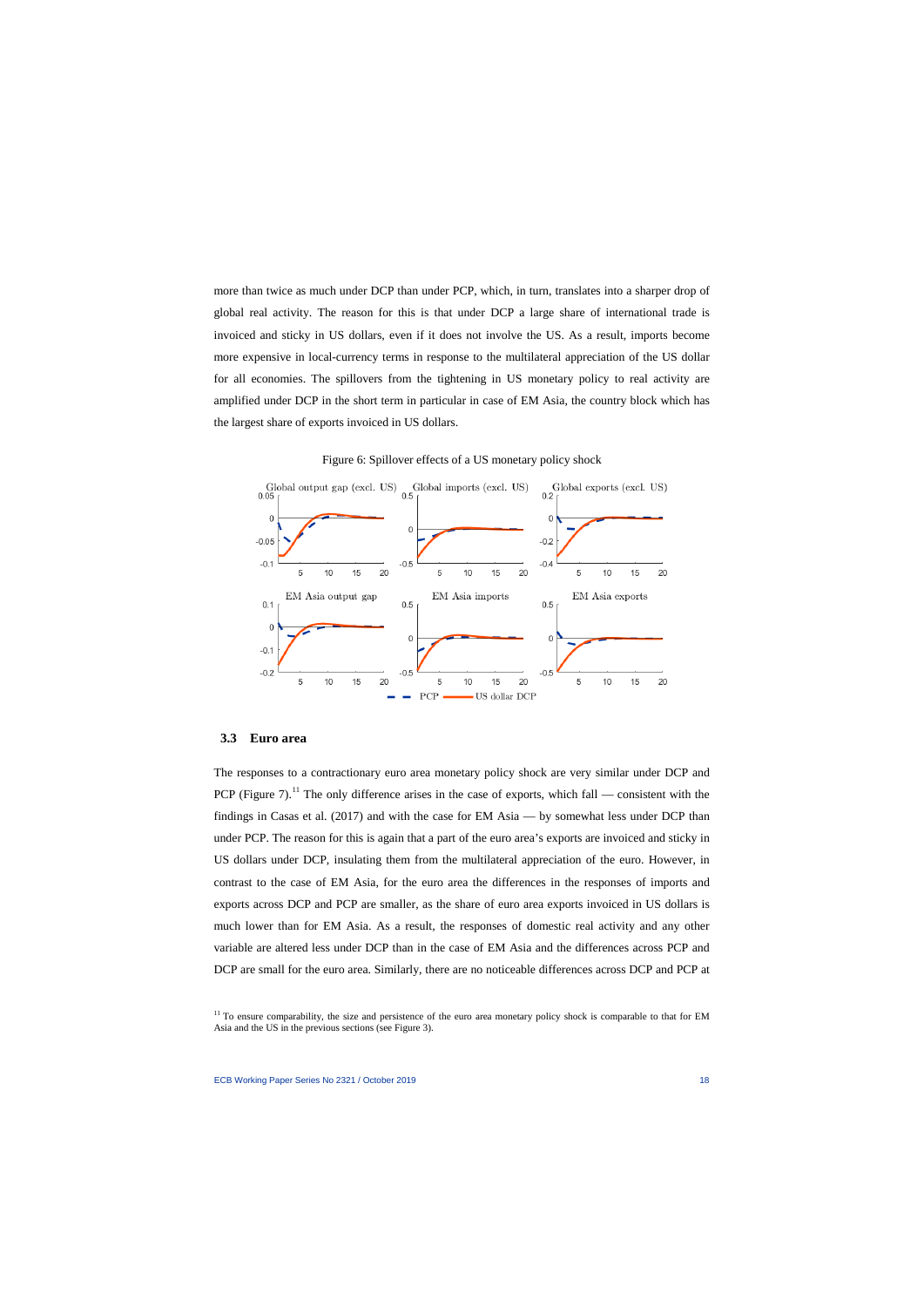the global level, except for imports, which are less sensitive to a monetary policy contraction in the euro area; this is again because a part of the rest of the world's imports from the euro area are invoiced in US dollars under DCP instead of euros under PCP, insulating them from the multilateral appreciation of the euro triggered by the monetary policy tightening.



Figure 7: Domestic and spillover effects of a euro area monetary policy shock

#### **4 The implications of the Euro becoming a second dominant currency**

In order to illustrate the usefulness of ECB-Global in particular in the context of DCP for policy analysis, we simulate a shared DCP scenario in which the euro rivals the US dollar as a second dominant currency in global trade. To that end, we distribute the data-based US dollar invoicing shares displayed in Figure 2 symmetrically to the US dollar and the euro for all countries. For example, we assume that in EM Asia where in the baseline US dollar DCP scenario around 85% of exports are invoiced in US dollars, in the shared DCP scenario 42.5% of exports are invoiced in US dollars and 42.5% in euros. As in the baseline US dollar DCP scenario, the remaining exports continue to be invoiced in the producer's currency in the shared DCP scenario. We also continue to assume that countries invoice all their exports in US dollar when trading with the US; correspondingly, we now assume that countries invoice all their exports in euros when trading with the euro area. Moreover, we continue to assume that all countries invoice the same share of their exports in US dollars and euros, respectively, across all other destinations. Finally, we assume that trade between the US and the euro area is invoiced in US dollars. Figure 8 and Figure 9 below display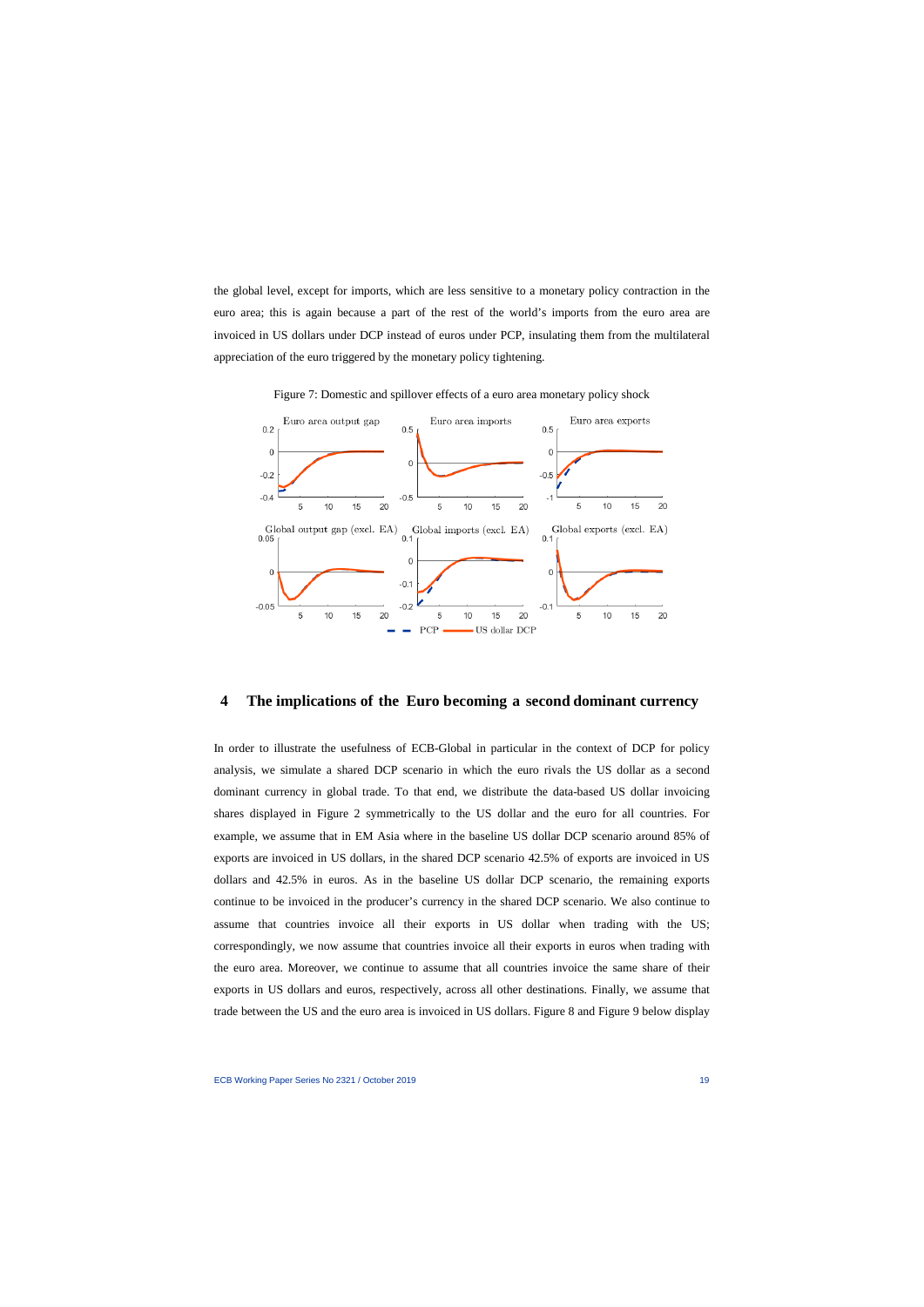the implications of this invoicing configuration of shared DCP in comparison with PCP and the baseline US dollar DCP scenario discussed in Section 3.[12](#page-20-0)

#### **4.1 Euro area**

In the euro area, imports fall somewhat more strongly under shared DCP. Since the euro is a dominant currency in the shared DCP scenario, and trade of the euro area with all countries but the US is invoiced in euros, its multilateral appreciation in response to the interest rate increase implies that import prices for the euro area in domestic currency are more stable than under PCP or US dollar DCP. As a result, expenditure-switching from domestically produced goods to imports is weakened and the fall in imports triggered by the slowdown in real domestic activity is amplified. Moreover, the effects on domestic real activity in the euro area are marginally weaker under the shared DCP scenario than under PCP, but are very similar compared to US dollar DCP.





<span id="page-20-0"></span> $12$  The size and persistence of the US and euro area monetary policy shocks are identical to those in the previous sections (see Section 3).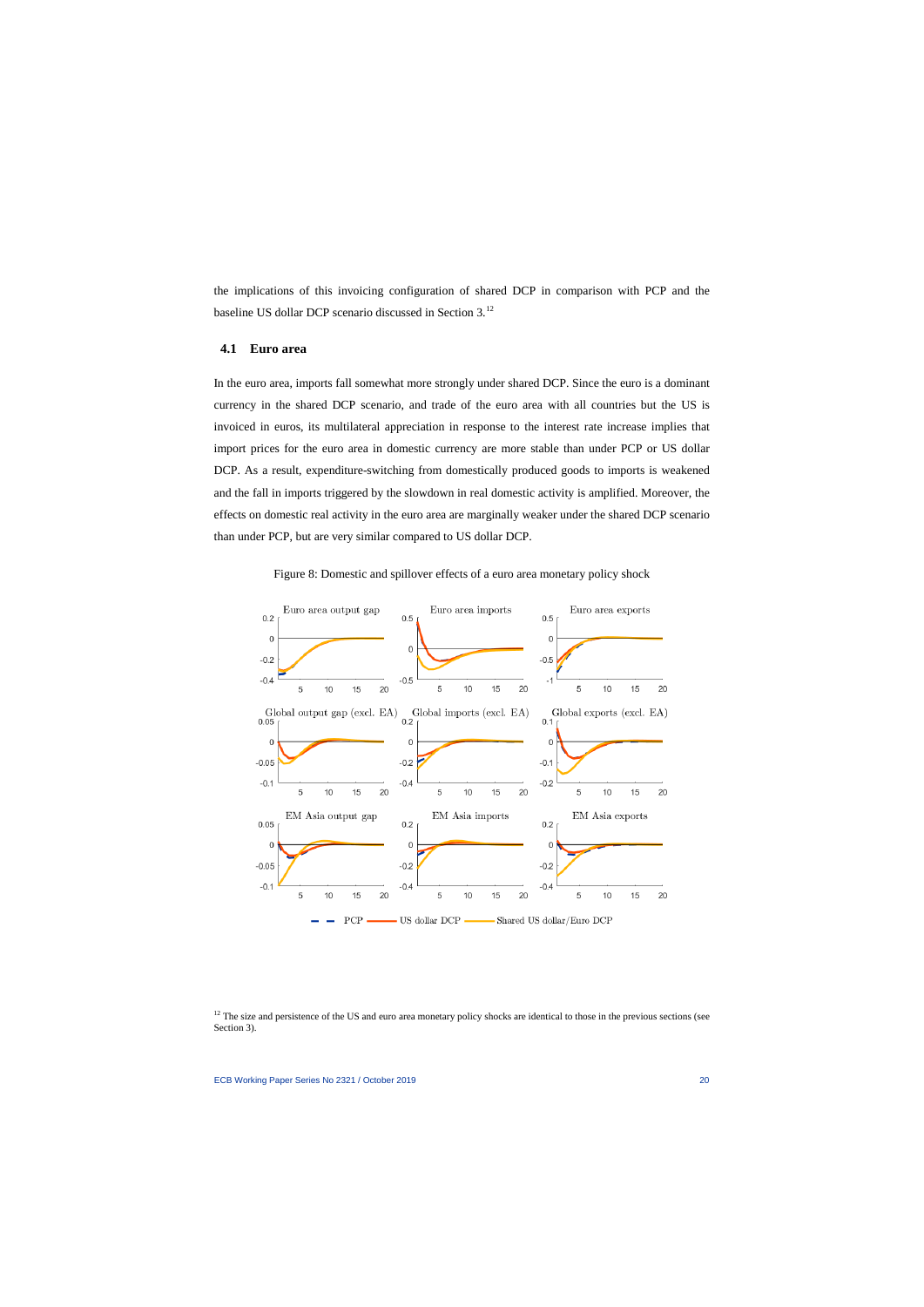As the importance of the euro as a currency in international trade rises, spillovers from the euro area to the rest of the world increase. Specifically, a contractionary euro area monetary policy shock induces a slowdown of global trade under the shared DCP scenario; both global imports and exports fall more strongly than under PCP or US dollar DCP. The reason is that under shared DCP, a part of international trade is invoiced in euros. As a result, imports become more expensive in local-currency terms in response to the multilateral appreciation of the euro for all economies but the US. The implications are again particularly important for trade and real activity in EM Asia, since that country block invoices the largest share of exports in euros as per our assumptions.

#### **4.2 United States**

The implications of a contractionary US monetary policy shock in the shared DCP scenario are in line with those from the baseline US dollar DCP scenario described in Section 3.2. Since all trade involving the US, including trade between the US and the euro area, continues to be invoiced in US dollars under shared DCP, there are no differences in the domestic response of US variables compared to US dollar DCP. The main difference between US dollar DCP and shared DCP is that spillovers to the rest of the world are smaller under the latter. This is because under shared DCP, the US dollar and the euro take an equally dominant role as currencies in international trade, and the share of global exports invoiced in US dollars is therefore lower. As a result, the transmission of shocks from the US to the rest of the world through the exchange rate is weakened.

## **5 Conclusion**

This paper introduces DCP into ECB-Global, the ECB's main macroeconomic model for the global economy used for scenario analyses. Consistent with the findings in the literature that considers fully structural models, in ECB-Global, DCP has important implications for the transmission of shocks in economies which invoice a large share of exports and imports in US dollars, relating in particular to the role of expenditure-switching and the US dollar exchange rate. First, in case of domestic shocks that appreciate the domestic currency multilaterally, expenditure-switching occurs primarily through imports; exports, being invoiced and sticky in US dollars, are insulated from the multilateral appreciation of the domestic currency. The differences in the response of exports across DCP and PCP translate into differences in the response of the output gap. Second, under DCP, global trade becomes less sensitive to domestic shocks, but more sensitive to US shocks. In fact, under DCP, US monetary policy is a major driver of global trade, even for transactions that do not involve the US as trading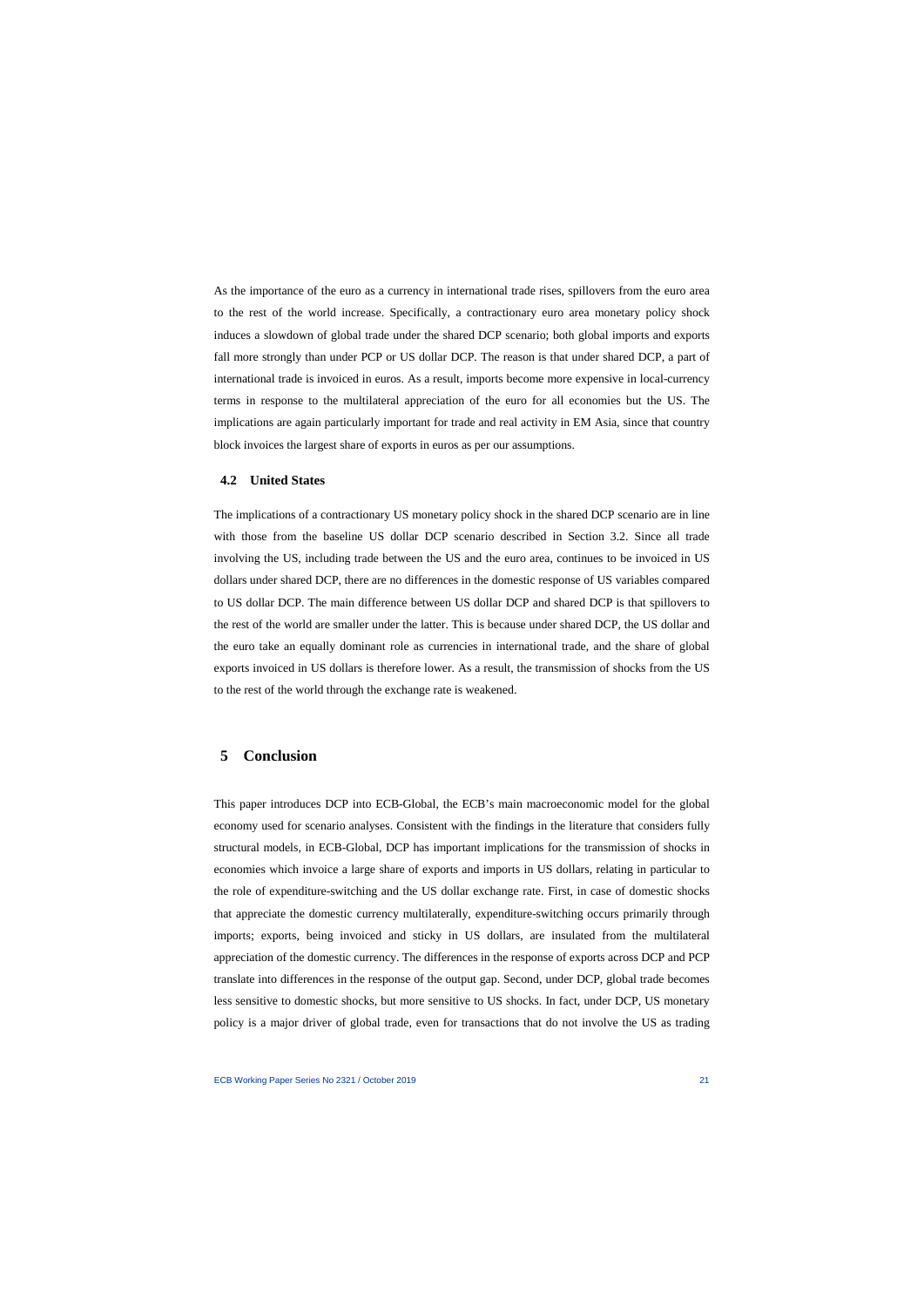partner. Third, in a world where the euro rivals the US dollar as a second dominant currency in international trade, US shocks become less important for the global economy while international spillovers from the euro area increase.



Figure 9: Domestic and spillover effects of a US monetary policy shock

.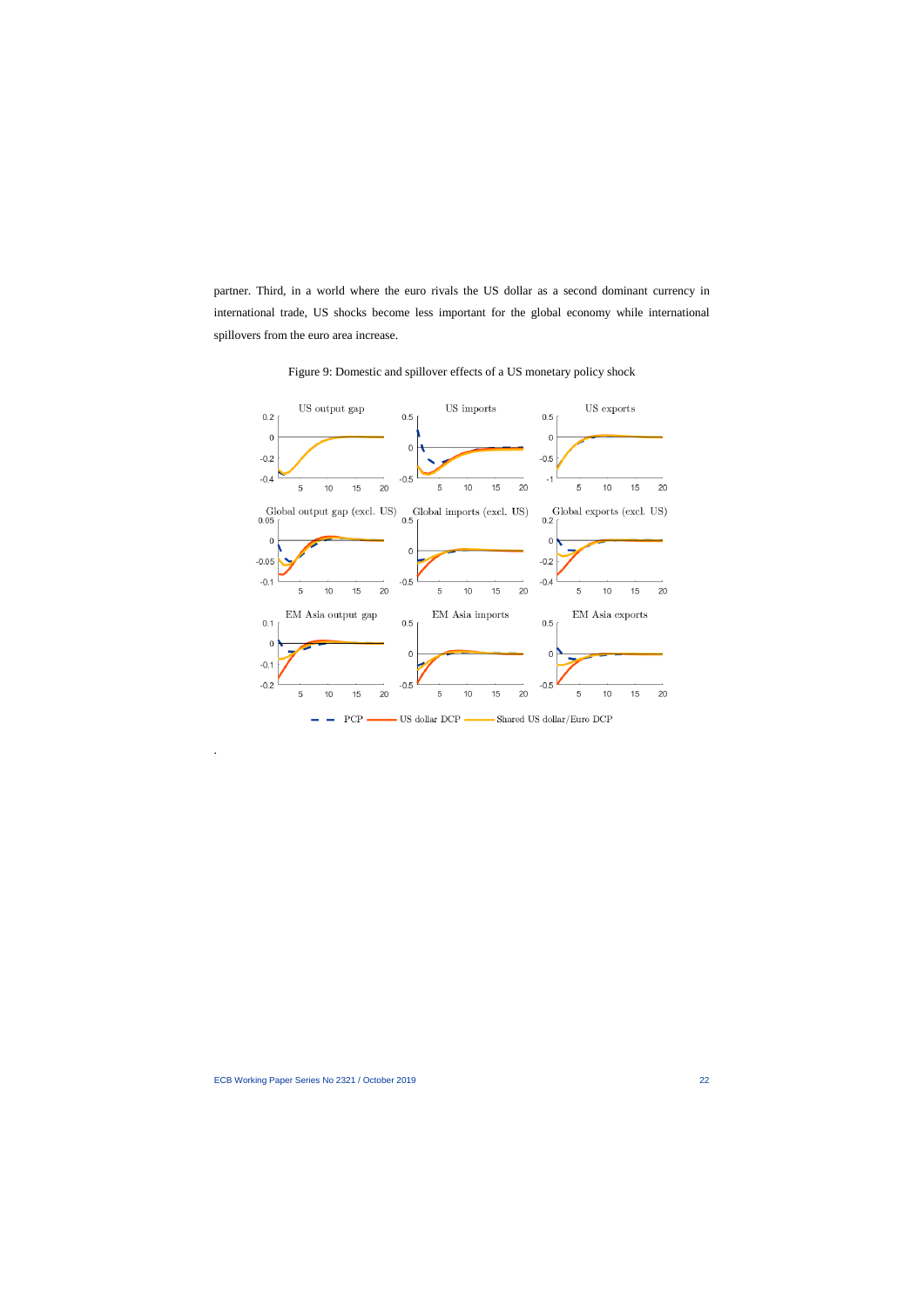## **References**

- Andrle, M., Blagrave, P., Espaillat, P., Honjo, K., Hunt, B., Kortelainen, M., Lalonde, R., Laxton, D., Mavroeidi, E., Muir, D., Mursula, S. and Snudde, S. (2015). The Flexible System of Global Models - FSGM, *IMF Working Paper* **15/64**.
- Betts, C. and Devereux, M. (2000). Exchange Rate Dynamics in a Model of Pricing-to-market, *Journal of International Economics* **50**(1): 215–244.
- Blagrave, P., Elliott, P., Garcia-Saltos, R., Hostland, D., Laxton, D. and Zhang, F. (2013). Adding China to the Global Projection Model, *IMF Working Paper* **13/256**.
- Boz, E., Gopinath, G. and Plagborg-Moller, M. (2017). Global Trade and the Dollar, *IMF Working Paper* **17/239**.
- Burgess, S., Fernandez-Corugedo, E., Groth, C., Harrison, R., Monti, F., Theodoridis, K. and Waldron, M. (2013). The Bank of England's Forecasting Platform: COMPASS, MAPS, EASE and the Suite of Models, *Bank of England Working Paper* **471**.
- Casas, C., Diez, F., Gopinath, G. and Gourinchas, P.-O. (2017). Dominant Currency Paradigm: A New Model for Small Open Economies, *IMF Working Paper* **17/264**.
- Chen, N., Chung, W. and Novy, D. (2018). Vehicle Currency Pricing and Exchange Rate Pass-Through, *CEPR Discussion Papers* **13085**.
- Corsetti, G. and Pesenti, P. (2005). The Simple Geometry of Transmission and Stabilization in Closed and Open Economies, *NBER Working Papers* **11341**.
- Devereux, M. and Engel, C. (2003). Monetary Policy in the Open Economy Revisited: Price Setting and Exchange-Rate Flexibility, *Review of Economic Studies* **70**(4): 765–783.
- Dieppe, A., Georgiadis, G., Ricci, M., Van Robays, I. and van Roye, B. (2017). ECB-Global: introducing ECB's global macroeconomic model for spillover analysis, *ECB Working Paper Series* **2045**.
- Fitzgerald, D. and Haller, S. (2012). Pricing-to-Market: Evidence From Plant-Level Prices, *Review of Economic Studies* **2**(81): 761–786.
- Fleming, J. (1962). Domestic Financial Policies under Fixed and under Floating Exchange Rates, *IMF Staff Papers* **9**(3): 369–380.
- Georgiadis, G. and Schumann, B. (2019). Dominant-currency Pricing and the Global Spillovers from US Shocks, *mimeo* .
- Gopinath, G. (2015). The International Price System, *NBER Working Paper* **21646**. Gopinath, G. and Rigobon, R. (2008). Sticky Borders, *Quarterly Journal of Economics* **2**(123): 531–575.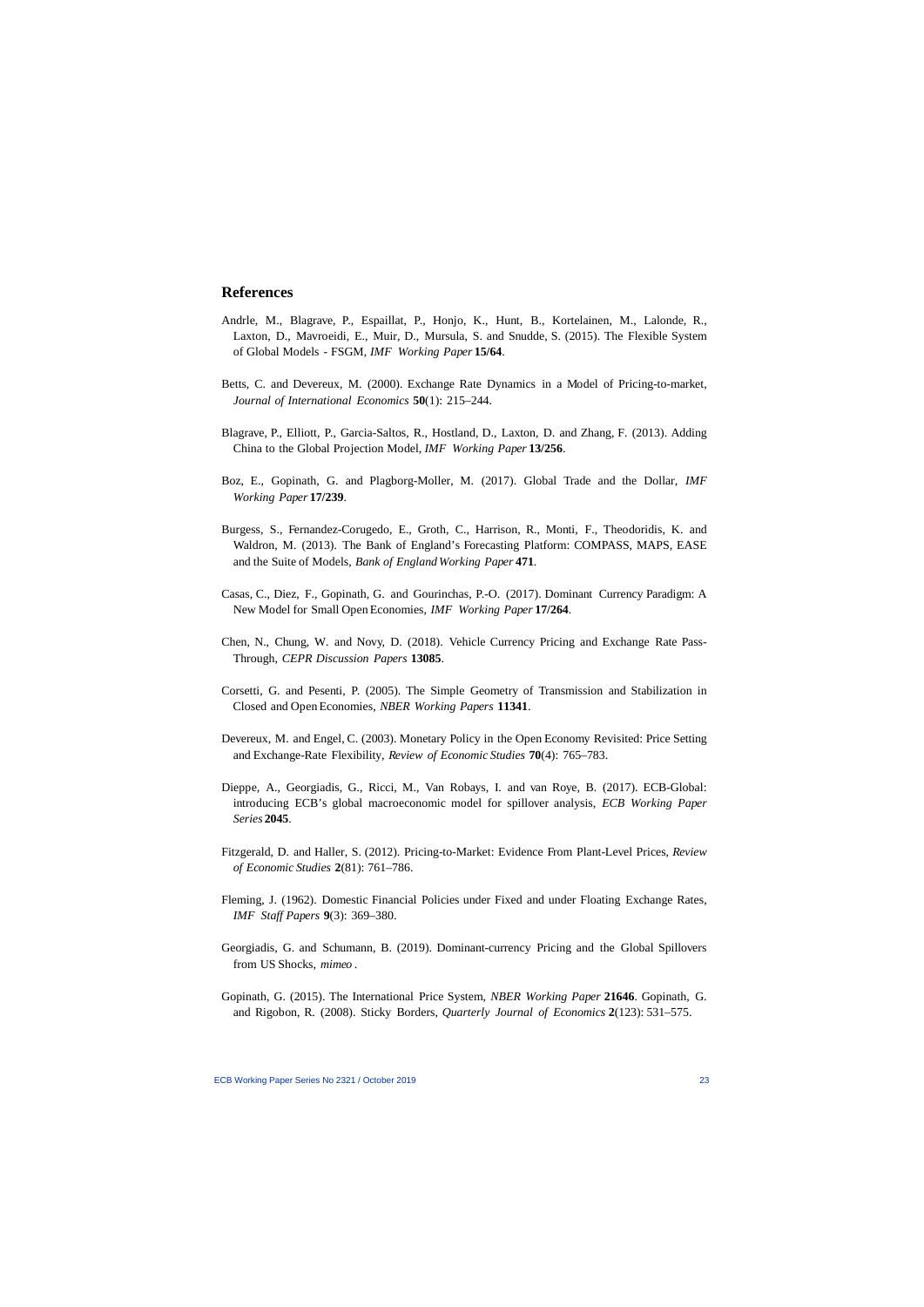- Hendry, D. and Muellbauer, J. (2017). The Future of Macroeconomics: Macro Theory and Models at the Bank of England, *Oxford Discussion Paper Series* **832/2017**.
- Kamber, G., McDonald, C., Sander, N. and Theodoridis, K. (2016). Modelling the business cycle of a small open economy: The Reserve Bank of New Zealand's DSGE model, *Economic Modelling* **59**: 546–569.
- Laxton, D. and Kumhof, M. (2007). A Party without a Hangover? On the Effects of U.S. Government Deficits, *IMF Working Paper* **07/202**.
- McKibbin, W. and Stoeckel, A. (2017). Modelling a Complex World: Improving Macromodels, *CAMA Working Paper* **56/2017**.
- Mundell, R. (1963). Capital Mobility and Stabilization Policy under Fixed and Flexible Exchange Rates, *Canadian Journal of Economics and Political Science* **29**(4): 475–485.
- Obstfeld, M. and Rogoff, K. (1995). Exchange Rate Dynamics Redux, *Journal of Political Economy* **103**(3): 624–660.
- Zhang, T. (2018). Monetary Policy Spillovers through Invoicing Currencies, *mimeo* .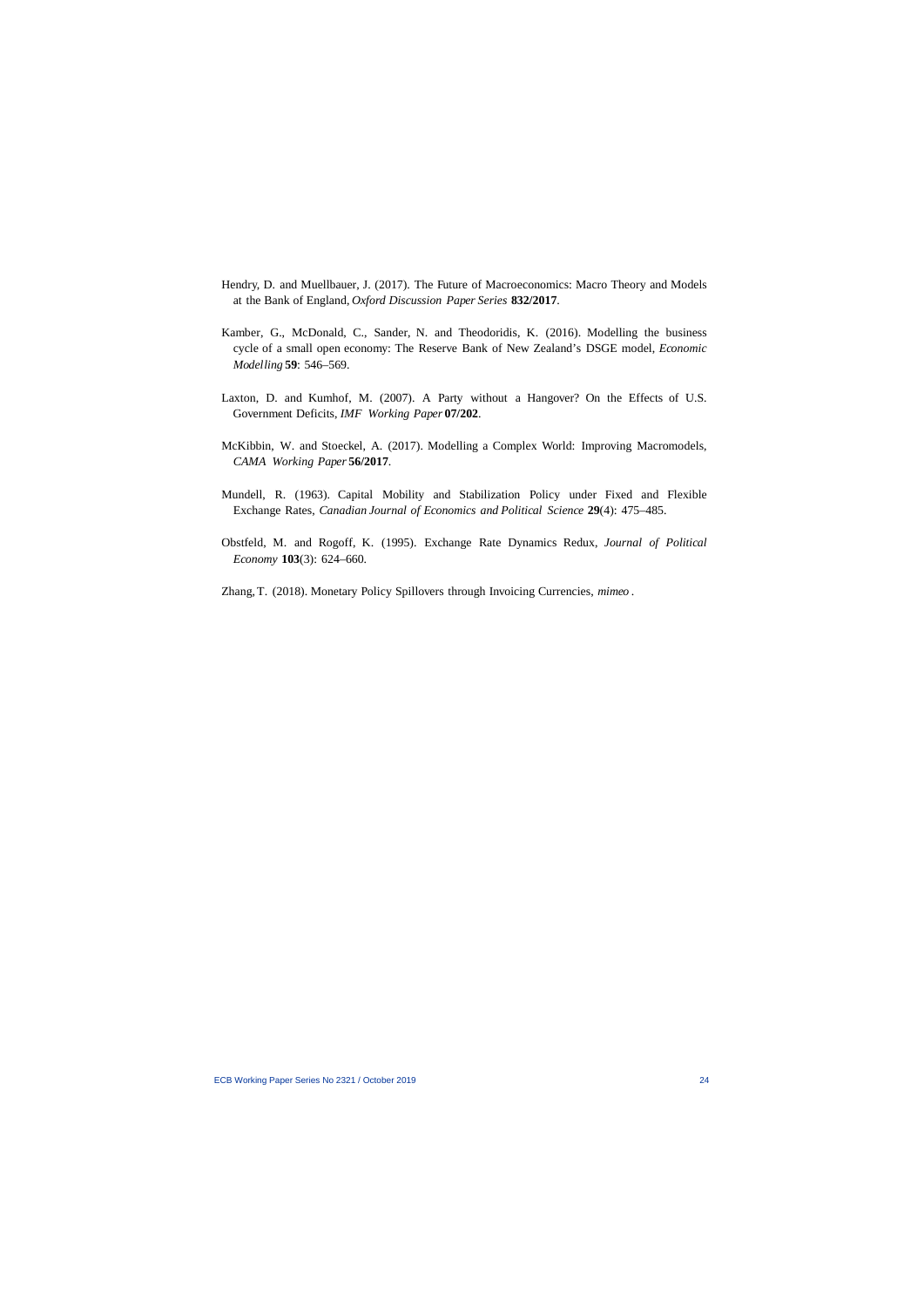## **A Additional appendix**

It is interesting to explore the sensitivity of the findings regarding the effects of DCP on the dynamics of domestic and trade variables in ECB-Global. In particular, we compare the dynamics implied by the baseline version of DCP laid out in Section 2 with those implied by several alternative specifications. In order to save space, we only present the impulse responses for the monetary policy shocks in EM Asia and the US; the results for the other shocks discussed in Section 3 are available upon request.

#### **A.1 Accounting for strategic complementarities**

Casas et al. (2017) discuss the role of strategic complementarities and variable mark-ups for the ability of their model with DCP to fit key moments in the data. We therefore examine the sensitivity of the baseline version of ECB-Global with DCP to additionally introducing strategic complementarities. Specifically, we introduce the difference between the export-weighted average of all destination markets' domestic output price and the producer's export price on the right-hand side of the export-price Phillips curve

$$
\hat{\pi}_{ea,t}^{x^{dcp}} = \beta_{ea} \alpha_{ea}^{\pi^x, \pi^x} E_t \hat{\pi}_{ea,t+1}^x + \frac{1 - \alpha_{ea}^{\pi^x, \pi^x}}{\beta_{ea}} \hat{\pi}_{ea,t-1}^x \n+ \alpha_{ea}^{\pi^x, mc^x} \left[ \frac{1}{1 + \Gamma} \cdot (\hat{m} c_{ea,t}^x - \hat{Q}_{ea,t}) \n+ \Gamma \sum_j \omega_{ea,j}^{x^{nonoil}} (\hat{p}_{j,t}^{ry} - \hat{Q}_{j,t}) - \hat{p}_{ea,t}^{rxdcpus} \right] - \xi_{ea,t}^{\pi^x}
$$
\n(A1)

The parameter  $\Gamma$  governs the strength of strategic complementarities. In particular, for  $\Gamma = 0$  we obtain the Phillips-curve from the baseline in Equation (14); for  $\Gamma \to \infty$  the producer's marginal costs become immaterial for the pricing decision, and only the prices of local competitors in export markets matter. In line with Casas et al. (2017), we set  $\Gamma = 1$ . Figures 10 and 11 document that this change in the specification of the export-price Phillips curve for the domestic and cross-border transmission of EM Asia and US monetary policy shocks barely alters the dynamics compared to the baseline version of ECB-Global with DCP.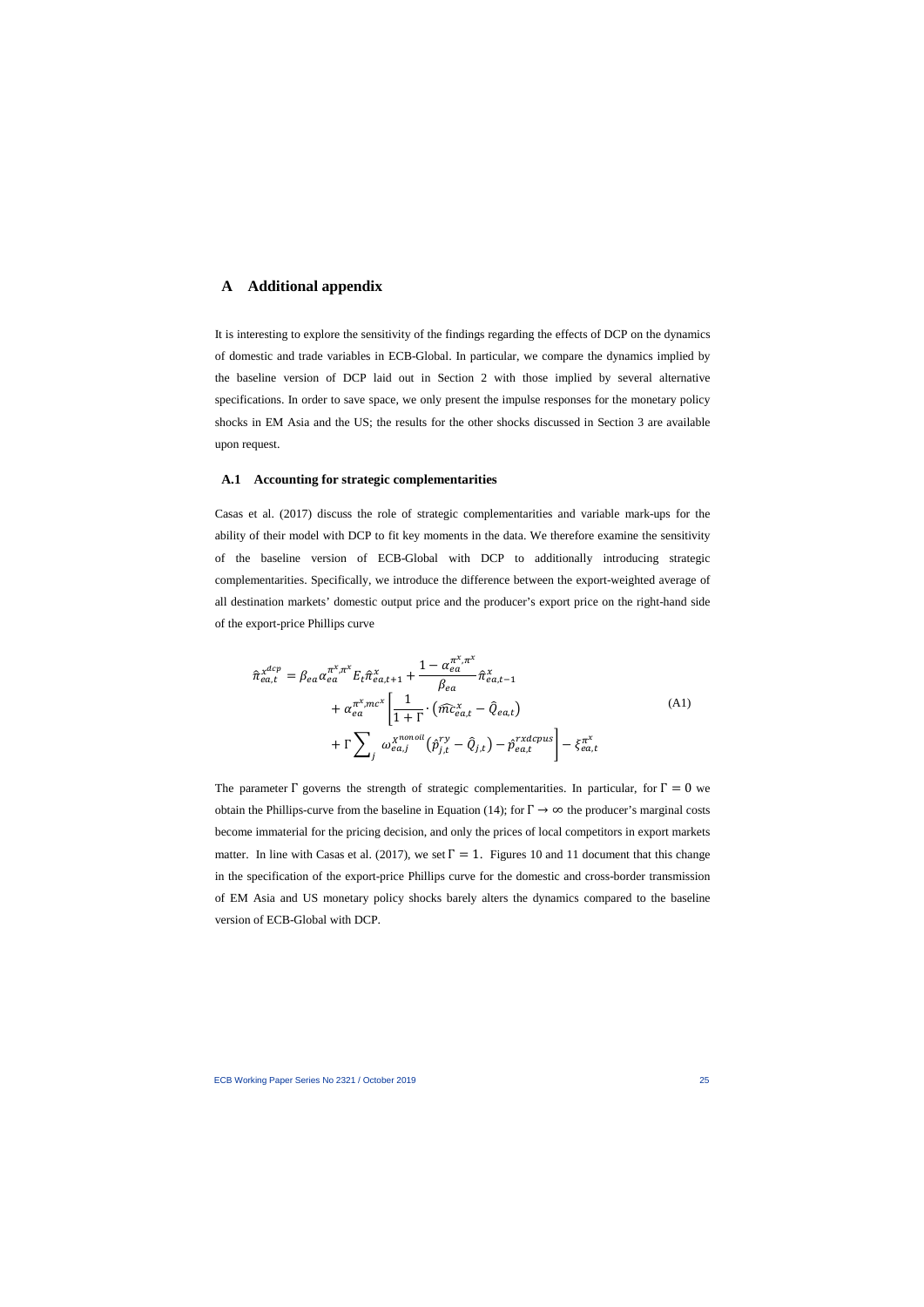Figure 10: Sensitivity analysis on EM Asia monetary policy shock — Introducing strategic complementarities and alternative specification of export-price Phillips curve

Figure 11: Sensitivity analysis on US monetary policy shock — Introducing strategic complementarities and alternative specification of export-price Phillips curve

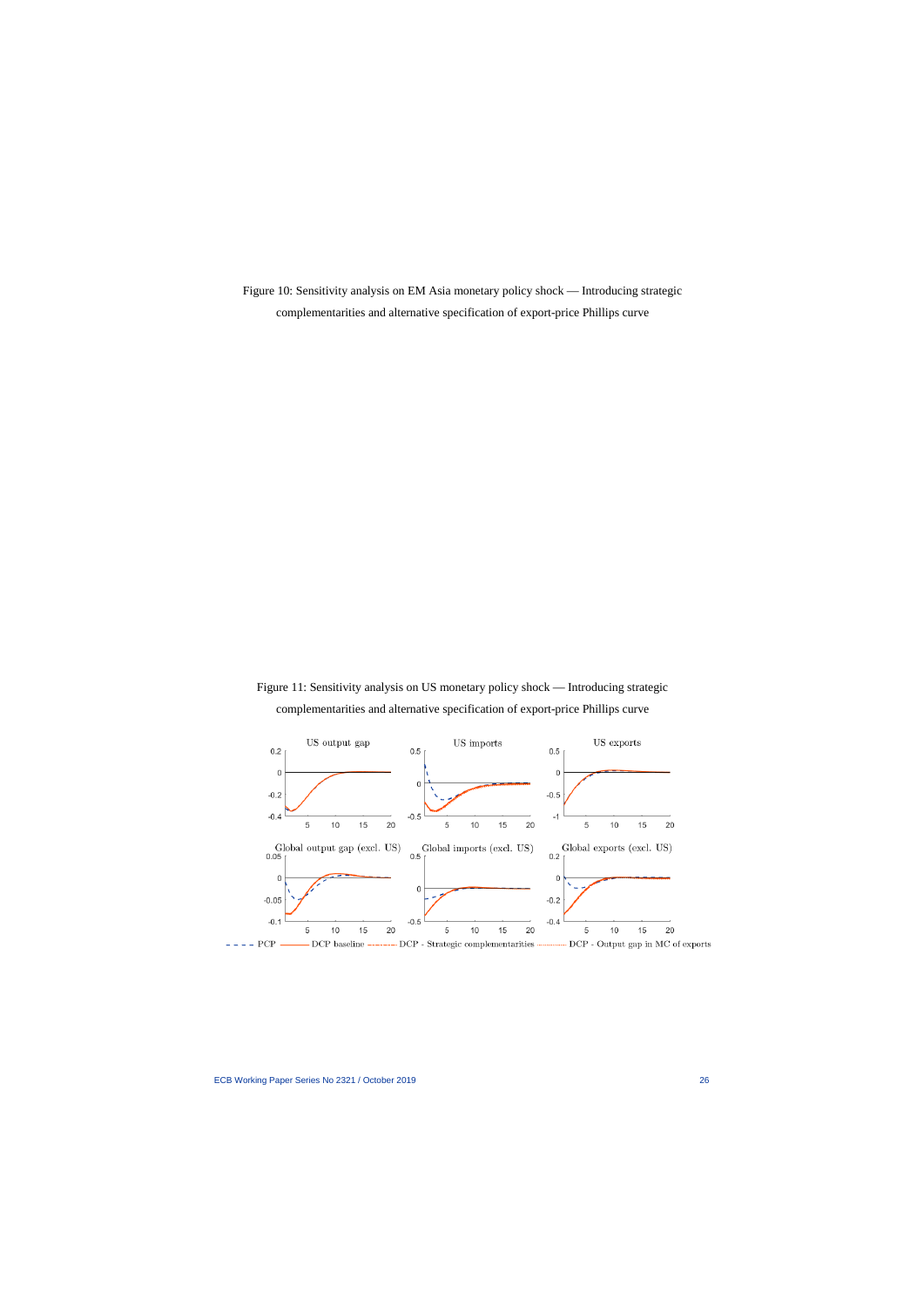#### **A.2 Alternative specification of marginal costs**

Next we replace exports in the marginal costs in Equation (15) by a linear combination of the producer's exports and output gap. The intuition for this alternative specification is that there is competition for factors of production between firms that export and firms that produce for the domestic market only. Hence, exporting firms' marginal costs may not only increase when foreign demand rises, but also when domestic demand rises and thereby puts upward pressure on wages. Figures 10 and 11 also document that this change in the specification of the export-price Phillips curve again barely alters the dynamics compared to the baseline version of ECB-Global with DCP.

#### **A.3 Alternative parameterisation of export-price Phillips curve and marginal costs**

Finally, we consider alternative parameterisations of the key coefficients in the newly introduced equations of ECB-Global under DCP. Specifically, we consider alternative values for the coefficient on marginal costs in the export-price Phillips curve in Equation (14) — namely 0.001, 0.004 (baseline), and  $0.01$  — and alternative values for the coefficient on exports in the export marginal costs equation in Equation (15) — namely 1, 2.5 (baseline), and 4. Figures 12 and 13 and Figures 14 and 15, respectively, show that the dynamics in ECB-Global under DCP are hardly altered by perturbing these parameters within reasonable bounds.





 $-$  - PCP  $-$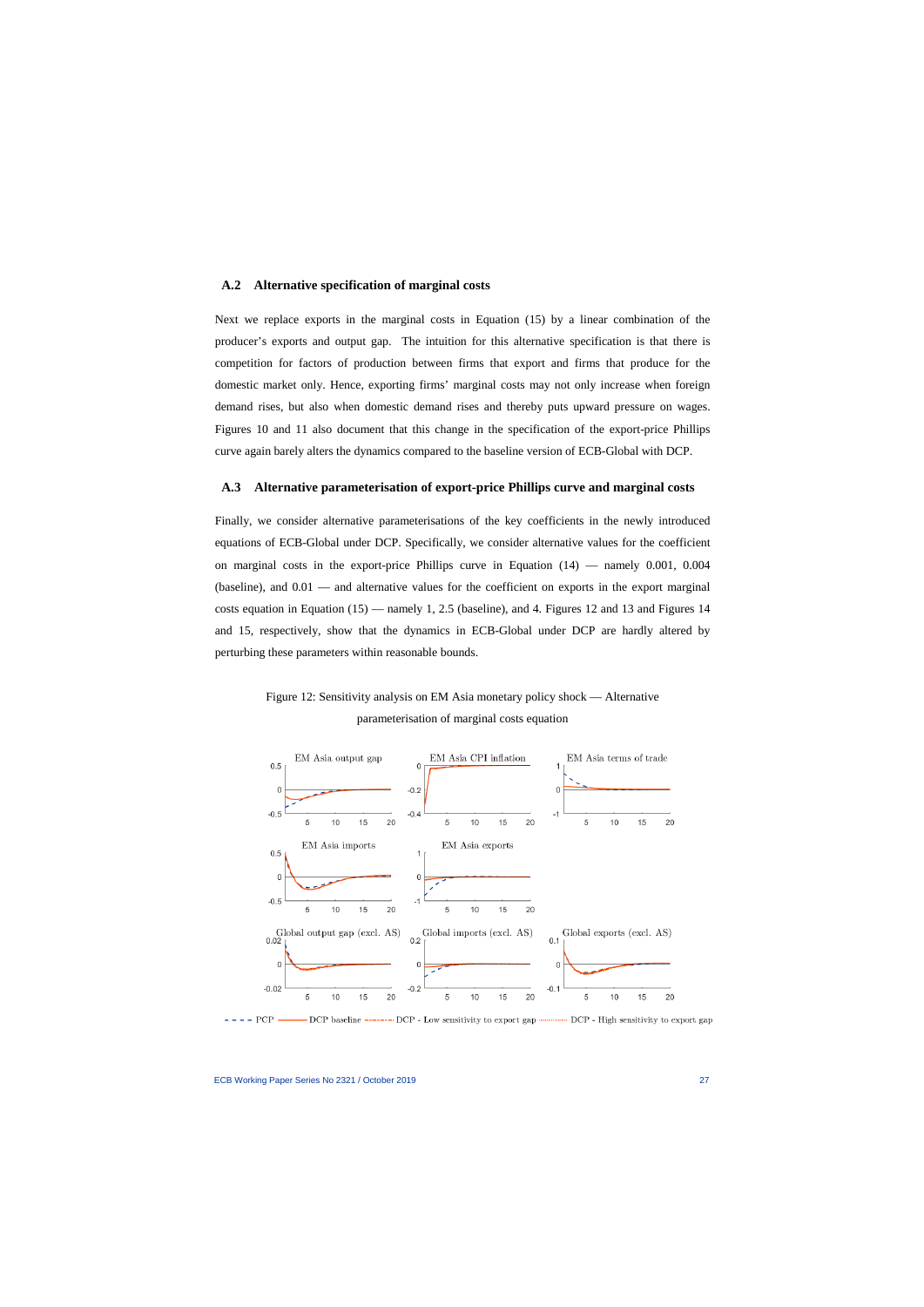

Figure 13: Sensitivity analysis on US monetary policy shock — Alternative parameterisation of marginal costs equation

Figure 14: Sensitivity analysis on EM Asia monetary policy shock — Alternative parameterisation of export-price Phillips curve



 $---$  PCP — - DCP baseline -------- DCP - Low sensitivity to MC of exports **manufactural** DCP - High sensitivity to MC of exports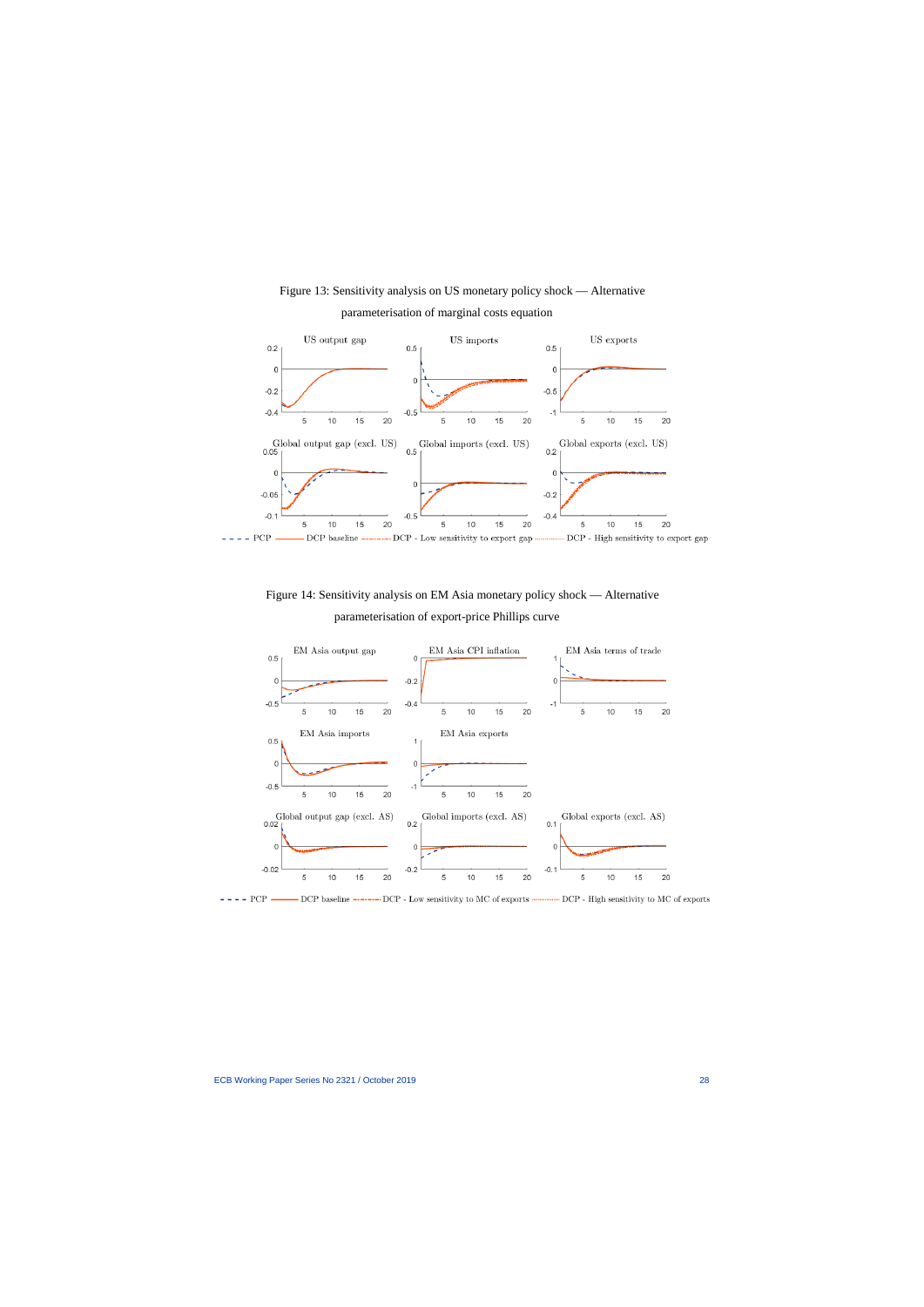

Figure 15: Sensitivity analysis on US monetary policy shock — Alternative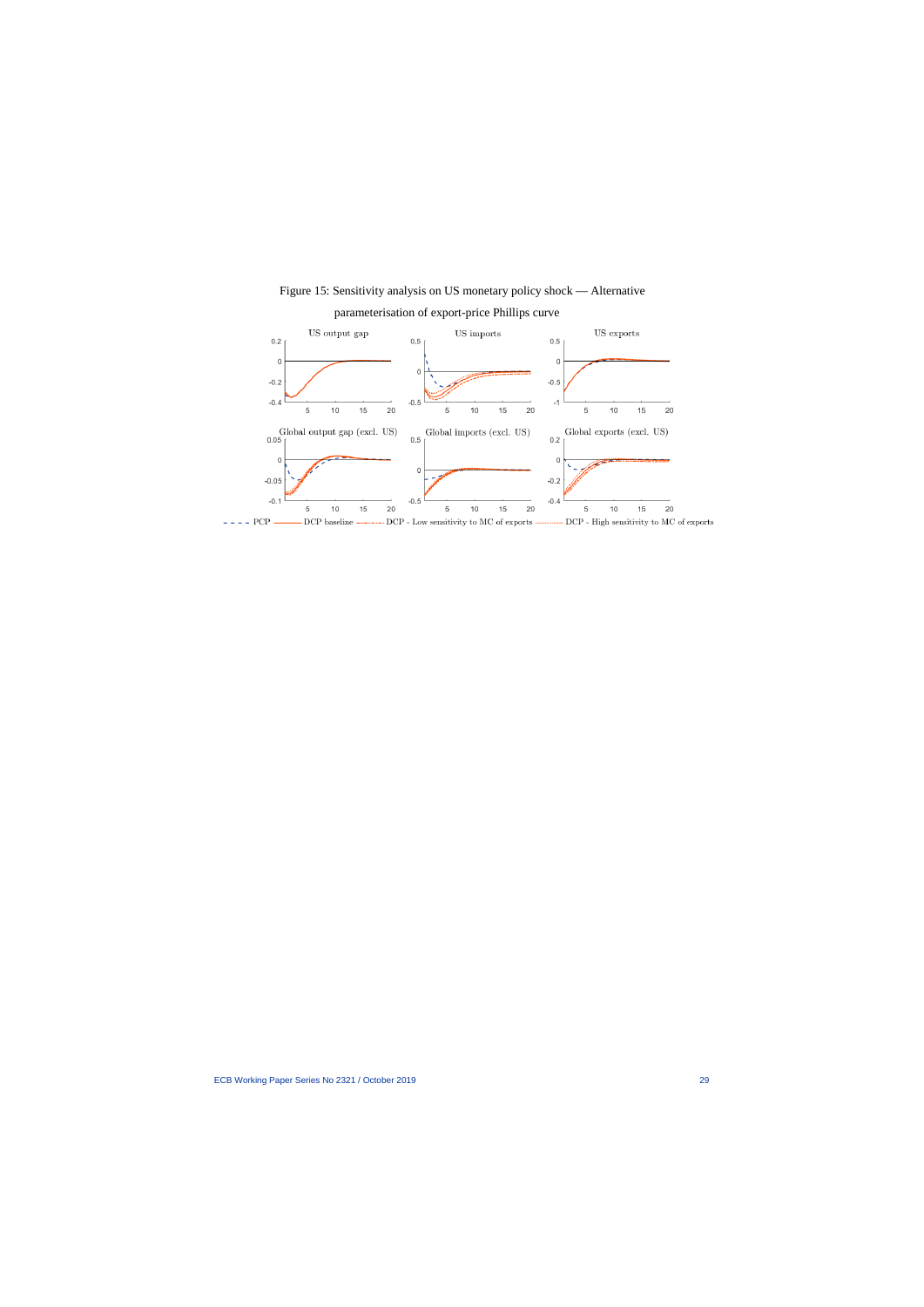# **Data availability statement**

Data sharing is not applicable to this article as no new data were created or analyzed in this study.